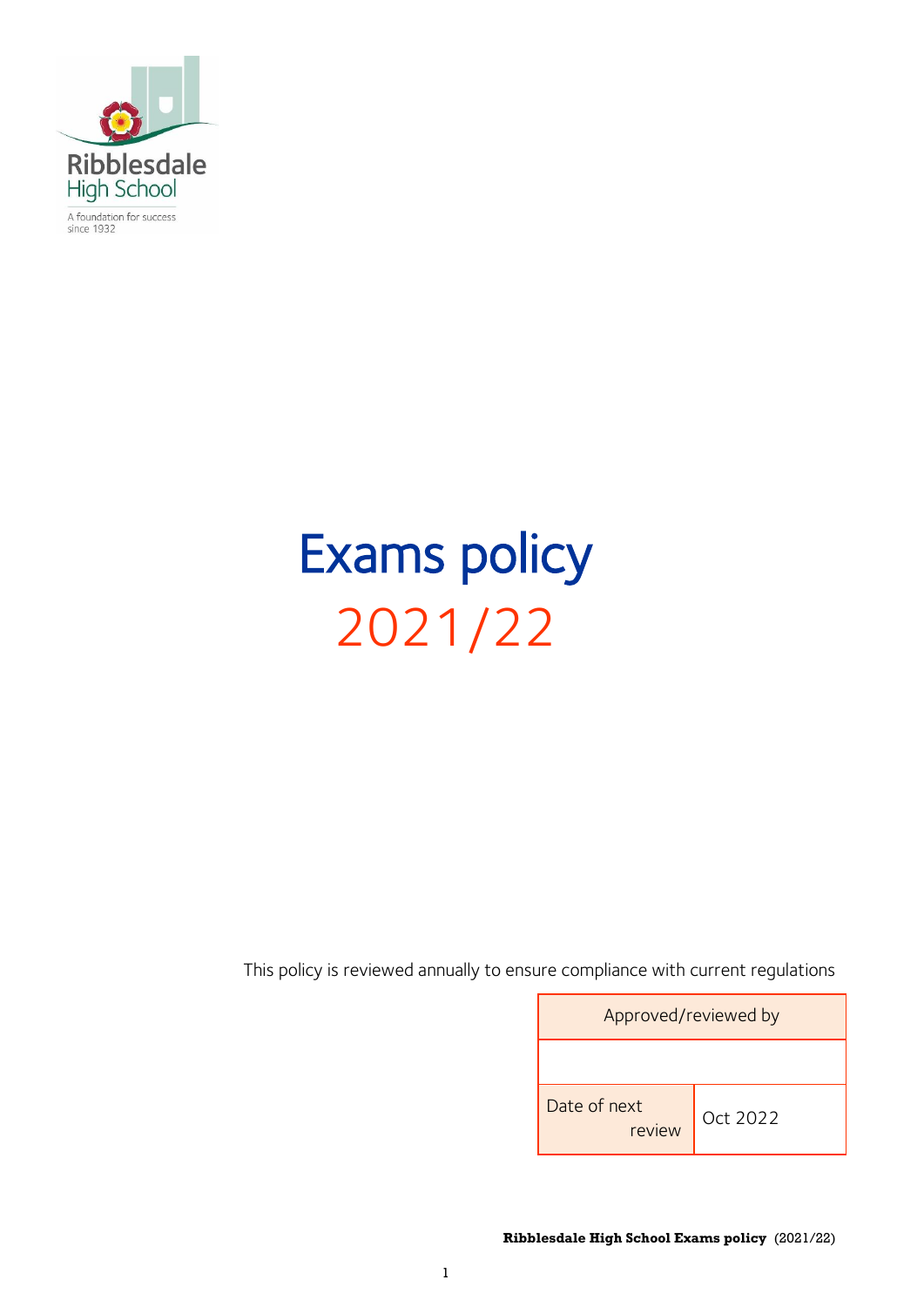# Key staff involved in the exams policy

| Role                                          | Name(s)                        |
|-----------------------------------------------|--------------------------------|
| Head of centre                                | <b>Mrs Anne-Marie Horrocks</b> |
| Exams officer line manager (Senior<br>Leader) | Mr Mark O'Donoghue             |
| Exams officer                                 | Mrs Janine Brown               |
| <b>SENCo</b>                                  | Mr Simon Hughes                |
| SLT member(s)                                 | Mr Paul Edge                   |
|                                               | Mrs Zaneta Dewhurst            |
|                                               |                                |
|                                               |                                |
|                                               |                                |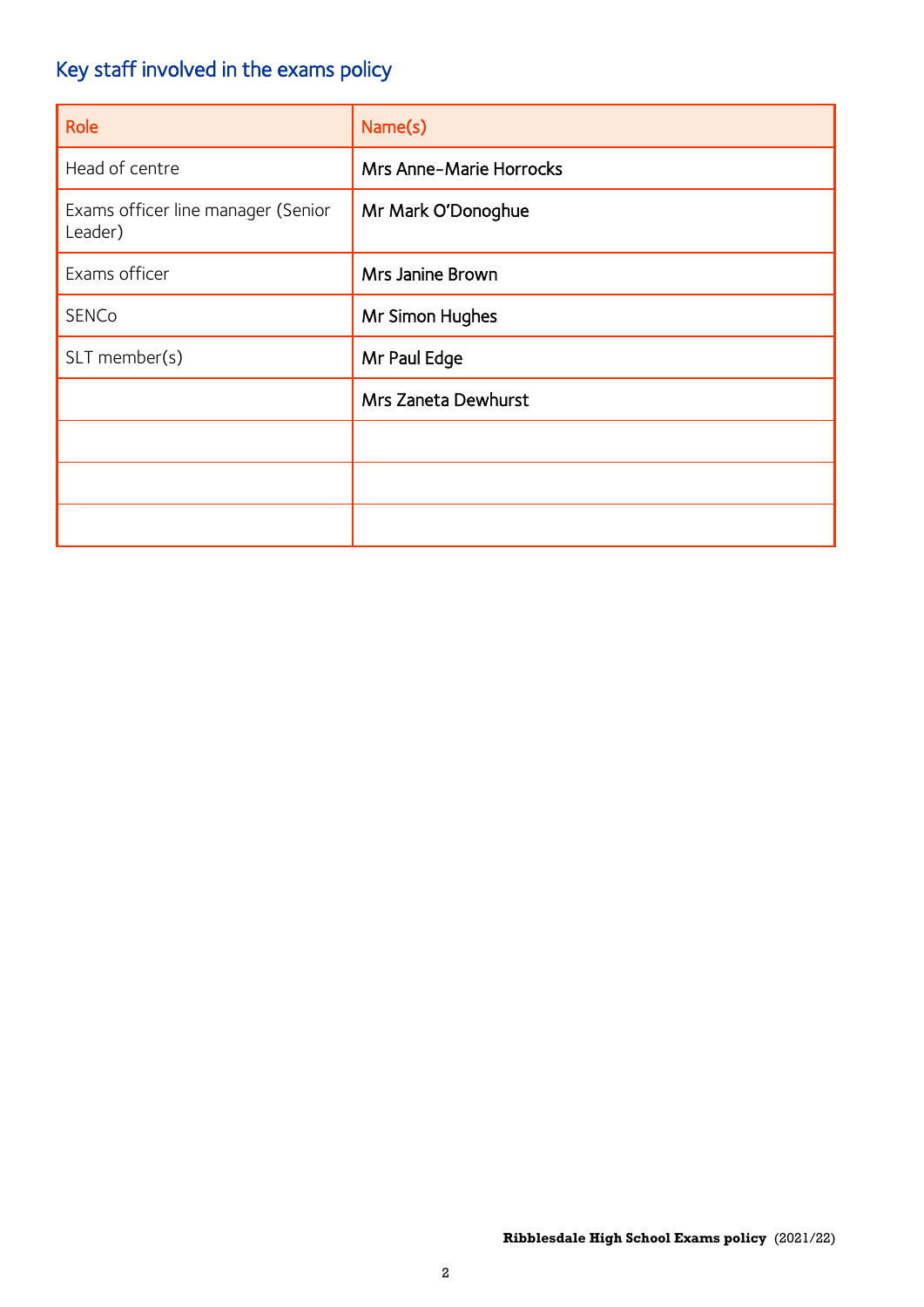# Purpose of the policy

The centre is committed to ensuring that the exams management and administration process is run effectively and efficiently and in compliance with the published JCQ regulations and awarding body requirements.

This exam policy will ensure that:

- all aspects of the centre's exam process is documented, supporting the exams contingency plan, and other relevant exams-related policies, procedures and plans are signposted to
- the workforce is well informed and supported
- all centre staff involved in the exams process clearly understand their roles and responsibilities
- all exams and assessments are conducted according to JCQ and awarding body regulations, guidance and instructions, thus maintaining the integrity and security of the exam/assessment system at all times
- exam candidates understand the exams process and what is expected of them

This policy is reviewed annually to ensure ways of working in the centre are accurately reflected and that exams and assessments are conducted to current JCQ (and awarding body) regulations, instructions and guidance.

This policy will be communicated to all relevant centre staff.

# Roles and responsibilities overview

The head of centre is the individual who is accountable to the awarding bodies for ensuring that the centre is always compliant with the published JCQ regulations and awarding body requirements to ensure the security and integrity of the examinations/assessments.

The examinations officer is the person appointed by the head of centre to act on behalf of, and be the main point of contact for, the centre in matters relating to the general administration of awarding body examinations and assessments.

The head of centre may not appoint themselves as the examinations officer. A head of centre and an examinations officer are two distinct and separate roles. [\(GR](http://www.jcq.org.uk/exams-office/general-regulations) 2)

#### Head of centre responsibilities

The head of centre is the individual who is accountable to the awarding bodies for ensuring that the centre is always compliant with the published JCQ regulations and awarding body requirements to ensure the security and integrity of the examinations/assessments. It is the responsibility of the head of centre to ensure that all staff comply with the instructions in this booklet. Failure to do so may constitute malpractice as defined in the JCQ publication Suspected Malpractice: Policies and Procedures, 1 September 2021 to 31 August 2022:

<https://www.jcq.org.uk/exams-office/malpractice> [\(ICE](http://www.jcq.org.uk/exams-office/ice---instructions-for-conducting-examinations) Introduction)

#### Head of centre

Understands the contents, refers to and directs relevant centre staff to annually updated JCQ publications including: [General regulations for approved centres](http://www.jcq.org.uk/exams-office/general-regulations) (GR) [Instructions for conducting examinations](http://www.jcq.org.uk/exams-office/ice---instructions-for-conducting-examinations) (ICE) [Access Arrangements and Reasonable Adjustments](http://www.jcq.org.uk/exams-office/access-arrangements-and-special-consideration/regulations-and-guidance) (AA)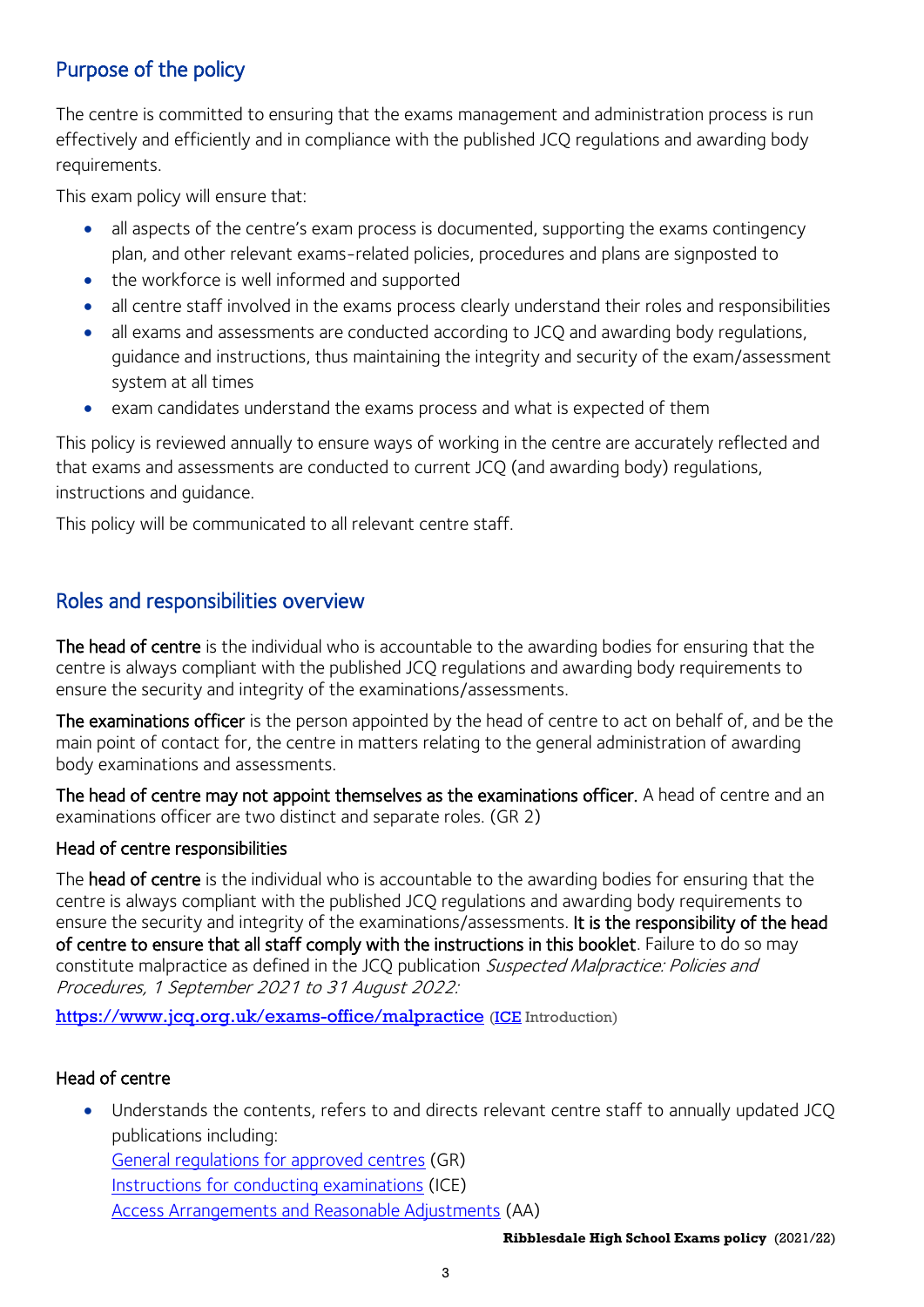[Suspected Malpractice](http://www.jcq.org.uk/exams-office/malpractice) – Policies and Procedures (SM)

[Instructions for conducting non-examination assessments](http://www.jcq.org.uk/exams-office/non-examination-assessments) (NEA) (and the instructions for conducting coursework)

[A guide to the special consideration process](http://www.jcq.org.uk/exams-office/access-arrangements-and-special-consideration/regulations-and-guidance) (SC)

• Ensures the centre has appropriate accommodation to support the size of the cohorts being taught including appropriate accommodation for candidates requiring access arrangements for exams and assessments

# National Centre Number Register

- Takes responsibility for confirming, on an annual basis, that they are both aware of and adhering to the latest version of the JCQ's regulations by responding to the head of centre's declaration which is managed as part of the National Centre Number Register (NCNR) annual update
- Understands that this responsibility cannot be delegated to a member of the senior leadership team or the examinations officer, and acknowledges that failure to respond to the NCNR annual update, and/or the head of centre's declaration, will result in:
	- o the centre status being suspended
	- o the centre not being able to submit examination entries
	- o the centre not receiving or being able to access question papers and ultimately, awarding bodies could withdraw their approval of the centre

# Recruitment, selection and training of staff

- Retains a workforce of an appropriate size and competence, including sufficient managerial and other resource, to undertake the delivery of the qualification as required by an awarding body. This includes taking reasonable steps to ensure occupational competence where this is required for the assessment of specific qualifications
- Provides fully qualified teachers to mark non-examination assessments, and/or fully qualified assessors for the verification of centre-assessed components
- Enables the relevant senior leader(s), the examinations officer and the SENCo to receive appropriate training and support in order to facilitate the effective delivery of examinations and assessments within the centre, and ensure compliance with the published JCQ regulations
- Appoints a SENCo who will determine appropriate arrangements for candidates with learning difficulties and disabilities

# Internal governance arrangements

- Has in place a written escalation process should the head of centre, or a member of the senior leadership team with oversight of examination administration, be absent
- Has in place a member of the senior leadership team who will provide support and guidance to the examinations officer and ensure that the integrity and security of examinations and assessments is maintained throughout an examination series
- Ensures centre staff undertake key tasks within the exams process and meet internal deadlines set by the EO
- Makes sure that a teacher a tutor or a senior member of centre staff who teaches the subject being examined, is not an invigilator during an examination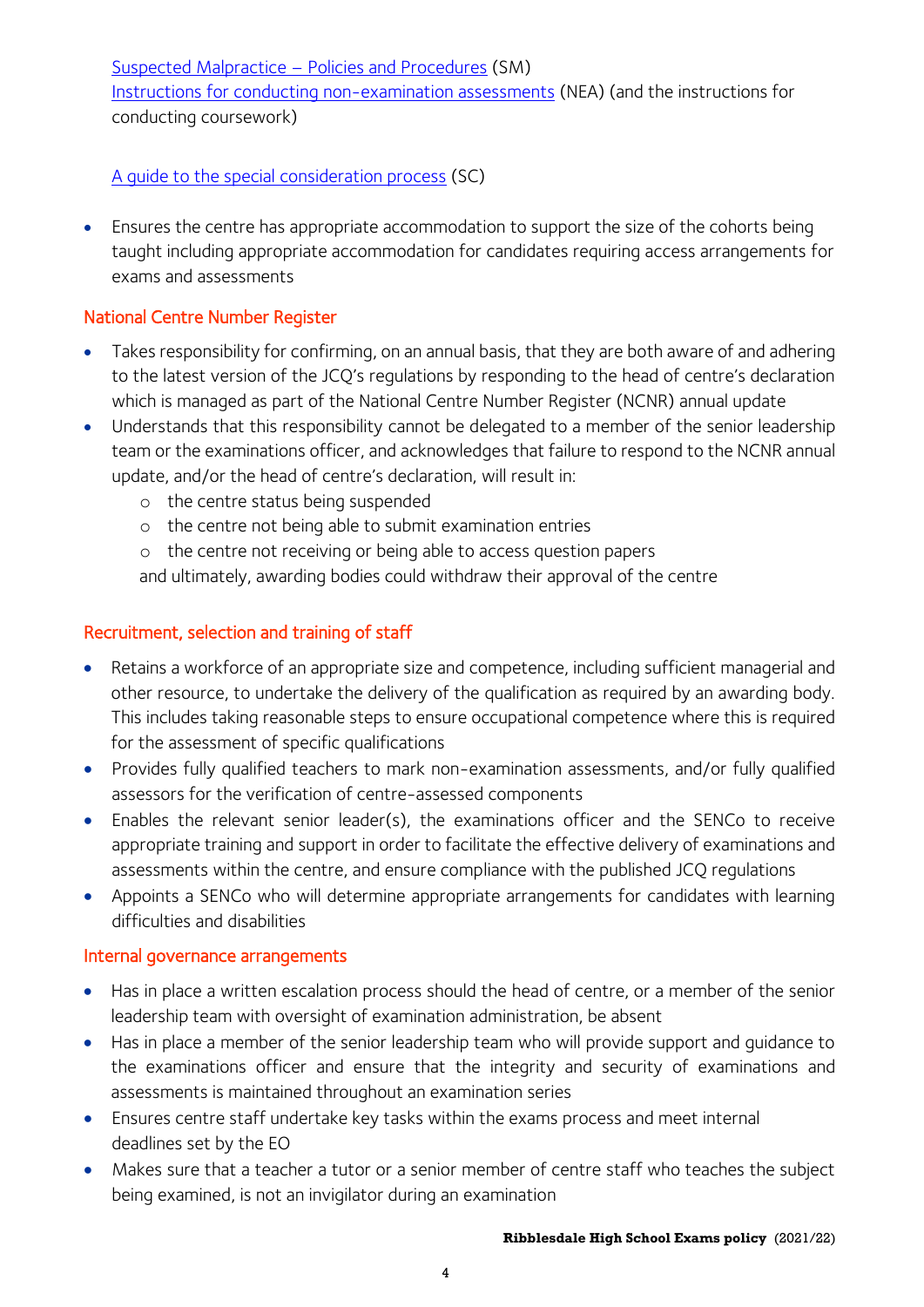## Delivery of qualifications

- Delivers qualifications, as required by the awarding body, in accordance with relevant equality legislation. This includes but is not limited to ensuring that qualifications are made available to all candidates capable of undertaking them and seeking reasonable adjustments for disabled candidates
- Enables candidates to receive sufficient and up to date laboratory experience, or relevant training where required by the subject concerned
- Where/if using a third party to deliver any part of a qualification at the centre:
	- o maintains oversight of, and responsibility for, the delivery of the qualification in accordance with JCQ regulations and awarding body requirements
	- o has in place a written agreement with the third party ensuring that a copy of the written agreement is available for inspection if requested by the awarding body

# Public liability

• Complies with local health and safety rules which are in place and that the centre is adequately covered for public liability claims

## Security of assessment materials

- Takes all reasonable steps to maintain the integrity of the examinations/assessments, including the security of all assessment materials, by ensuring:
	- o the location of the centre's secure storage facility in a secure room solely assigned to examinations for the purpose of administering secure examination materials
	- o the secure room only contains exam-related material
	- o there are between two and six keyholders only, each of whom must fully understand their responsibilities as a key holder to the secure storage facility
	- o access to the secure room and secure storage facility is restricted to the authorised two to six keyholders and staff named and approved by the head of centre are accompanied by a keyholder at all times
	- o appropriate arrangements are in place to ensure that confidential materials are only handed over to authorised members of centre staff
	- o the relevant awarding body is immediately informed if the security of question papers or confidential supporting instructions is put at risk
	- o that when it is permitted to remove question papers from secure storage, and to avoid potential breaches of security, arrangements are in place to carefully check and record that the correct question paper packets are opened
- Makes arrangements to receive, check and store question papers and examination material safely and securely at all times and for as long as required in accordance with the current JCQ publication Instructions for conducting examinations
- Makes arrangements to receive and issue material received from the awarding bodies to staff and candidates, and notify them of any advice and instructions relevant to the examinations and assessments
- Allows candidates access to relevant pre-release materials on, or as soon as possible after, the date specified by the awarding bodies
- Through taking an ethical approach and working proactively to avoid malpractice among students and staff takes all reasonable steps to prevent the occurrence of any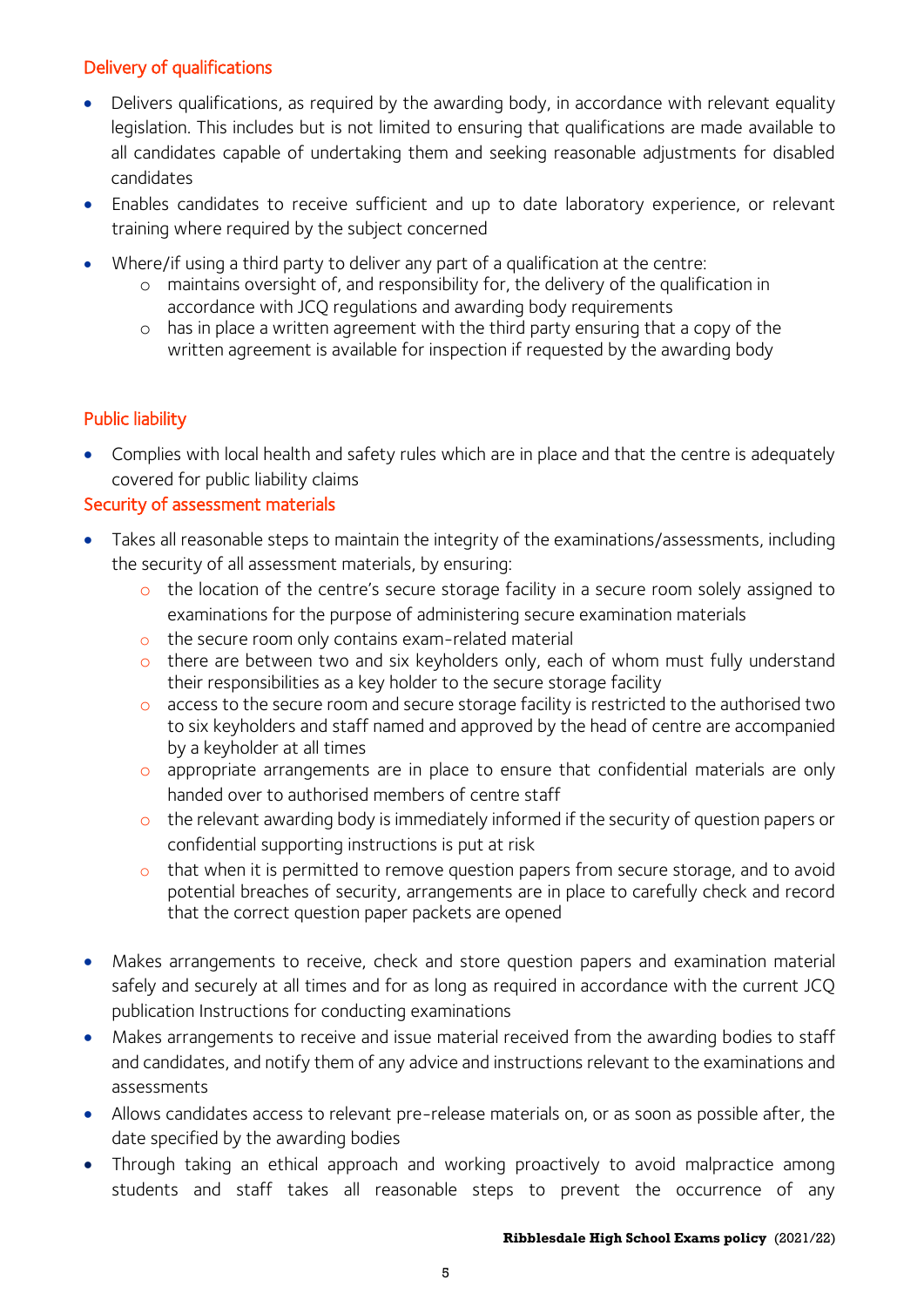malpractice/maladministration before, during the course of and after examinations have taken place

- Ensures any person involved in administering, teaching or completing examinations/assessments is advised that where malpractice is suspected, or alleged, personal data about them will be provided to the awarding body (or bodies) whose examinations/assessments are involved. Personal data about them may also be shared with other awarding bodies, the qualifications regulator or professional bodies in accordance with the JCQ publication Suspected malpractice – Policies and procedures
- Ensures irregularities are investigated and informs the awarding bodies of any cases of alleged, suspected or actual incidents of malpractice or maladministration, involving a candidate or a member of staff, are reported to the awarding body immediately Ensures risks to the exam process are assessed and appropriate risk management processes/contingency plans are in place (that allow the senior leadership team to act immediately in the event of an emergency or staff absence

#### **Exam contingency plan**

• Ensures the centre has an Exam Contingency plan which is reviewed each year

#### **Internal appeals procedures**

• Ensures required internal appeals procedures are in place and drawn to the attention of candidates and (where relevant) their parents/carers

#### **Equalities policy**

• Ensures the centre's equalities policy demonstrating the centre's compliance with relevant legislation is in place and details the processes followed in respect of identifying the need for, requesting and implementing access arrangements

#### **Complaints and appeals procedure**

• Ensures a complaints and appeals procedure covering general complaints regarding the centre's delivery or administration of a qualification is in place and drawn to the attention of candidates and their parents/carers

#### **Child protection/safeguarding policy**

• Ensures the centre has a child protection/safeguarding policy in place, including Disclosure and Barring Service (DBS) clearance, which satisfies current legislative requirements

#### **Data protection policy**

• Ensures the centre has a data protection policy in place that complies with General Data Protection Regulation and Data Protection Act 2018 regulations

#### **Legislation on sharing information**

Under the principles of the General Data Protection Regulations 2018 and the Data Protection Act 2018, children and young adults can assume control over their personal information and restrict access to it from the age of 13.

This suggests that candidate consent should be sought to share results or other exams-related information with a third party.

Other legislation and guidance may need to be taken into account regarding sharing information with parents, as example information from the DfE for schools regarding parental responsibility and school reports on pupil performance: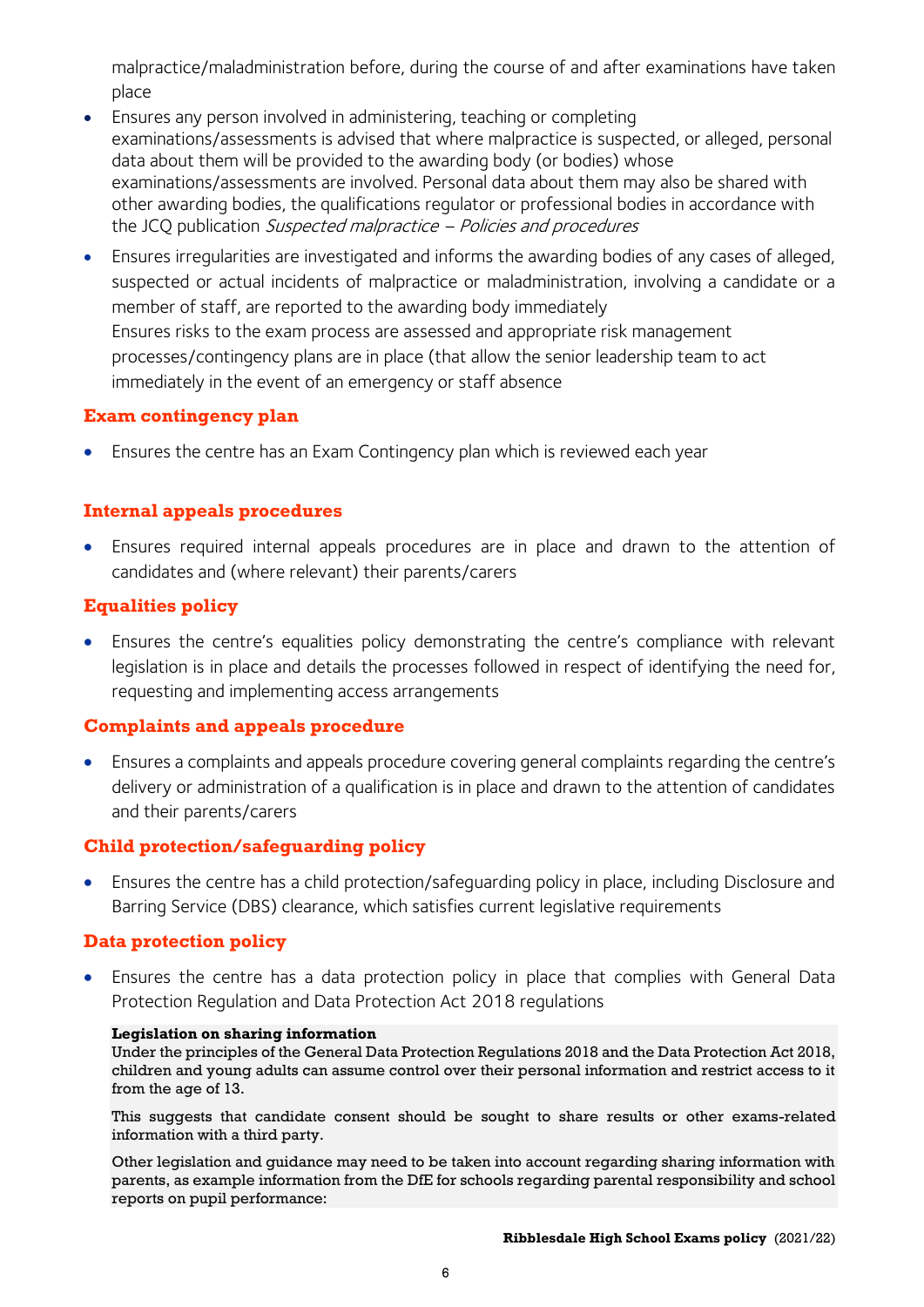- Understanding and dealing with issues relating to parental responsibility [www.gov.uk/government/publications/dealing-with-issues-relating-to-parental](https://www.gov.uk/government/publications/dealing-with-issues-relating-to-parental-responsibility/understanding-and-dealing-with-issues-relating-to-parental-responsibility)[responsibility/understanding-and-dealing-with-issues-relating-to-parental-responsibility](https://www.gov.uk/government/publications/dealing-with-issues-relating-to-parental-responsibility/understanding-and-dealing-with-issues-relating-to-parental-responsibility)
- School reports on pupil performance [www.gov.uk/guidance/school-reports-on-pupil](https://www.gov.uk/guidance/school-reports-on-pupil-performance-guide-for-headteachers)[performance-guide-for-headteachers](https://www.gov.uk/guidance/school-reports-on-pupil-performance-guide-for-headteachers)

#### **Publication of exam results**

Refer to ICO (Information Commissioner's Office) [Education and Families](https://ico.org.uk/for-organisations/education/) information and the document [Publishing exam results.](https://ico.org.uk/for-organisations/education/)

#### **Access arrangements policy**

• Ensures the centre has documented processes in place relating to access arrangements and reasonable adjustments

#### **Conflicts of interest**

- Ensures the relevant awarding bodies are informed before the published deadline for entries for each examination series of any potential **Conflict of Interest** where
	- $\circ$  a member of centre staff is taking a qualification at the centre which includes internally assessed components/units (taking at the centre as a last resort where unable to find an alternative centre)
	- o a candidate is being taught and prepared for a qualification which includes internally assessed components/units by a member of centre staff with a close relationship connection to the candidate
- Maintains clear records that confirm the measures taken/protocols in place to mitigate any potential risk to the integrity of the qualifications affected by the above, and where
	- o a member of exams office staff have a personal connection to a candidate being entered for exams and assessments at the centre or at another centre
	- o a member of centre staff is taking a qualification at the centre which does not include internally assessed components/units (taking at the centre as a last resort where unable to find an alternative centre)
	- o a member of centre staff is taking a qualification at another centre
- Ensures other relevant centre staff where they may be involved in the receipt and dispatch of confidential exam materials are briefed on the requirements for maintaining the integrity and confidentiality of the exam materials
- Ensures members of centre staff do not forward e-mails and letters from awarding body or JCQ personnel without prior consent to third parties or upload such correspondence onto social media sites and applications
- Ensures members of centre staff do not advise parents/candidates to contact awarding bodies/JCQ directly nor provide them with addresses/email addresses of awarding body examining/assessment or JCQ personnel

#### **Centre inspections**

- Co-operates with the JCQ Centre Inspection Service, an awarding body or a regulatory authority when subject to an inspection, an investigation or an unannounced visit, and takes all reasonable steps to comply with all requests for information or documentation made by an awarding body or regulatory authority as soon as is practical
- Allows all venues used for examinations and assessments, paperwork and secure storage facilities to be open to inspection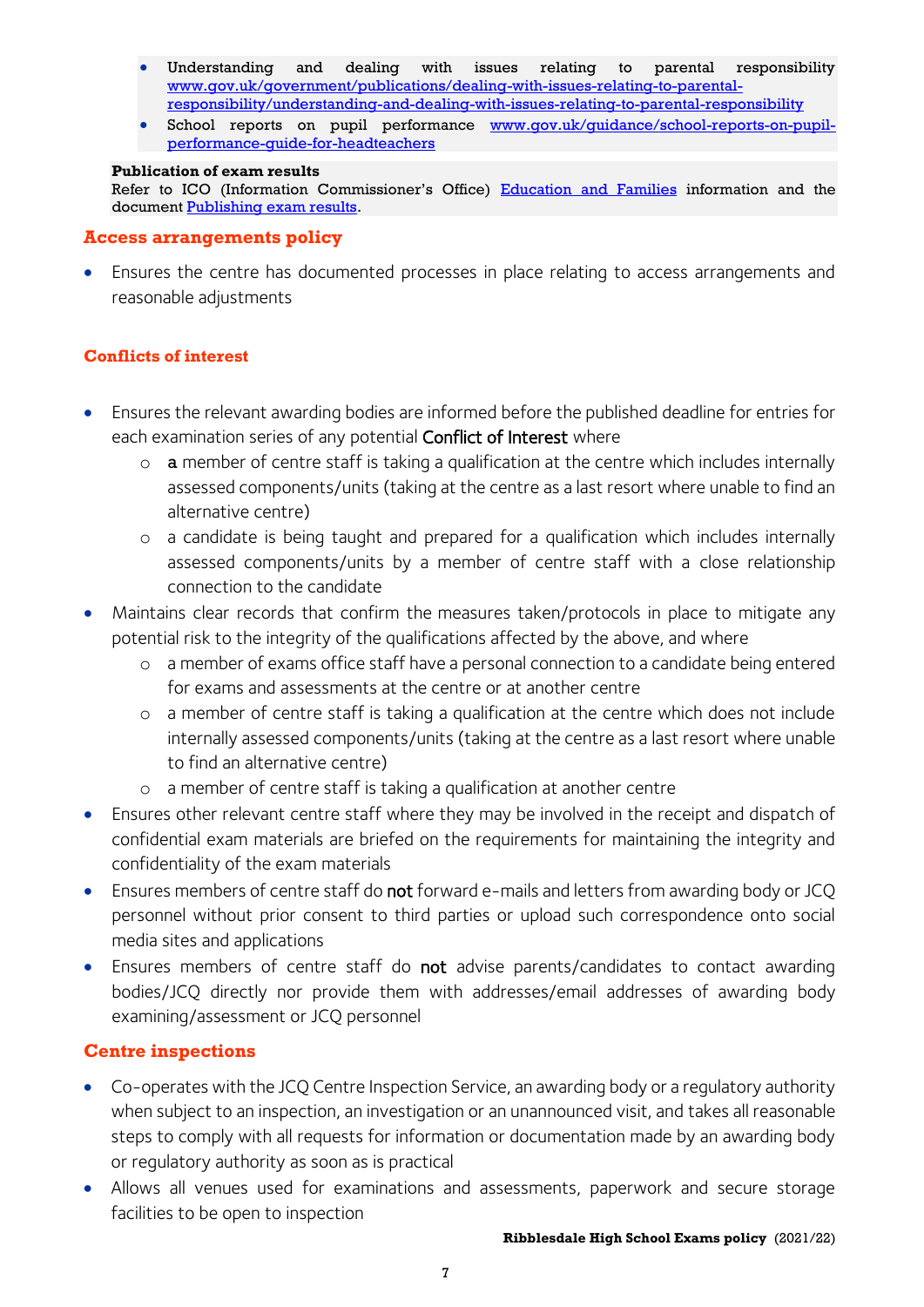• Understands the JCQ Centre Inspector will identify him/herself with a photo ID card and must be accompanied throughout his/her tour of the premises, including inspection of the centre's secure storage facility

# Exams officer

- Understands the contents of annually updated JCQ publications including: [General regulations for approved centres](http://www.jcq.org.uk/exams-office/general-regulations) [Instructions for conducting examinations](http://www.jcq.org.uk/exams-office/ice---instructions-for-conducting-examinations) Suspected Malpractice – policies and procedures [Post-results services](http://www.jcq.org.uk/exams-office/post-results-services) (PRS)
- Completes/submits the National Centre Number Register annual update (administered on behalf of the JCQ member awarding bodies by OCR [https://ocr.org.uk/administration/ncn-annual](https://ocr.org.uk/administration/ncn-annual-update/)[update/\)](https://ocr.org.uk/administration/ncn-annual-update/) by the end of October each year
- Is familiar with the contents of annually updated information from awarding bodies on administrative procedures, key tasks, key dates and deadlines
- Ensures key tasks are undertaken and key dates and deadlines met
- Recruits, trains and deploys a team of internal/external invigilators; appoints lead invigilators, as required and keeps a record of the content of training provided to invigilators for the required period
- Works with the SENCo to ensure invigilators supervising access arrangement candidates and those acting as a facilitator supporting access arrangement candidates fully understand the respective role and what is and what is not permissible in the exam room
- Supports the head of centre in ensuring that awarding bodies are informed of any conflict of interest declared by members of centre staff and in maintaining records that confirm the measures taken/protocols in place to mitigate any potential risk to the integrity of the qualifications affected before the published deadline for entries for each examination series
- Briefs other relevant centre staff where they may be involved in the receipt and dispatch of confidential exam materials on the requirements for maintaining the integrity and confidentiality of the exam materials

# Senior leaders (SLT)

• Are familiar with the contents, refer to and direct relevant centre staff to annually updated JCQ publications including:

[General regulations for approved centres](http://www.jcq.org.uk/exams-office/general-regulations) [Instructions for conducting examinations](http://www.jcq.org.uk/exams-office/ice---instructions-for-conducting-examinations) [Access Arrangements and Reasonable Adjustments](http://www.jcq.org.uk/exams-office/access-arrangements-and-special-consideration/regulations-and-guidance) [Suspected Malpractice](http://www.jcq.org.uk/exams-office/malpractice) – policies and procedures [Instructions for conducting non-examination assessments](http://www.jcq.org.uk/exams-office/non-examination-assessments) (and the instructions for conducting coursework) [A guide to the special consideration process](http://www.jcq.org.uk/exams-office/access-arrangements-and-special-consideration/regulations-and-guidance)

# Special educational needs co-ordinator (SENCo)

• Understands the contents, refers to and directs relevant centre staff to annually updated JCQ publications including:

[Access Arrangements and Reasonable Adjustments](http://www.jcq.org.uk/exams-office/access-arrangements-and-special-consideration/regulations-and-guidance)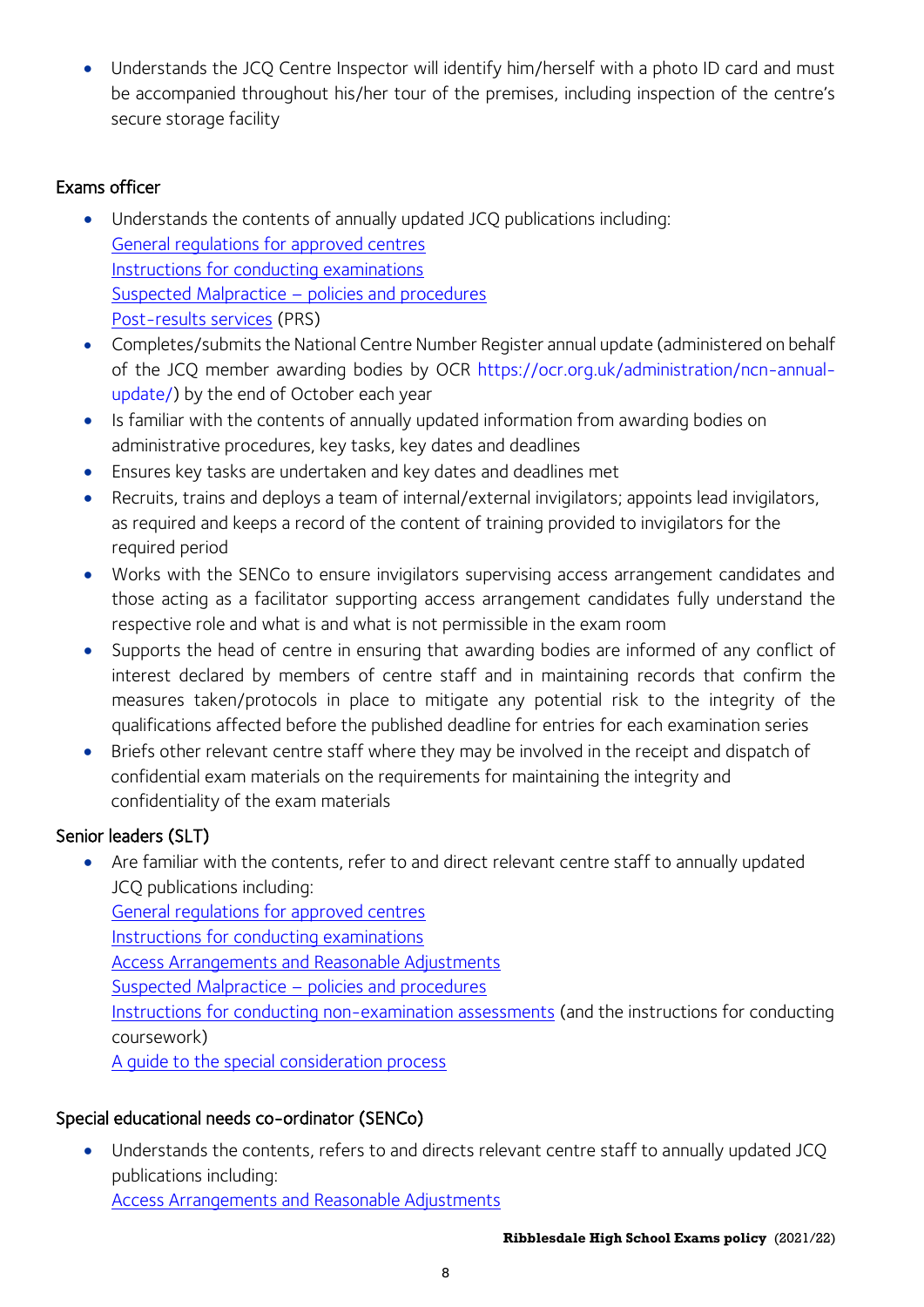- Leads on the access arrangements and reasonable adjustments process (referred to in this policy as 'access arrangements')
- If not the qualified access arrangements assessor, works with the person appointed, on all matters relating to assessing candidates and ensures the correct procedures are followed
- Presents when requested by a JCQ Centre Inspector, evidence of the assessor's qualification

# Curriculum area leader (CAL)

- Ensures teaching staff undertake key tasks, as detailed in this policy, within the exams process (exam cycle) and meet internal deadlines set by the EO and SENCo
- Ensures teaching staff keep themselves updated with awarding body subject and teacherspecific information to confirm effective delivery of qualifications
- Ensures teaching staff attend relevant awarding body training and update events

# Teaching staff

- Undertake key tasks, as detailed in this policy, within the exams process and meet internal deadlines set by the EO and SENCo
- Keep updated with awarding body subject and teacher-specific information to confirm effective delivery of qualifications
- Attend relevant awarding body training and update events

## Invigilators

- Attend/undertake training, update, briefing and review sessions as required
- Provide information as requested on their availability to invigilate
- Sign a confidentiality and security agreement and confirm whether they have any current maladministration/malpractice sanctions applied to them

#### Reception staff

• Support the EO in the receipt and dispatch of confidential exam materials and follow the requirements for maintaining the integrity and confidentiality of the exam materials

#### Site staff

• Support the EO in relevant matters relating to exam rooms and resources

# **Candidates**

Where applicable in this policy, the term 'candidates' refers to candidates and/or their parents/carers.

# The exam cycle

The exams management and administration process that needs to be undertaken for each exam series is often referred to as the exam cycle and relevant tasks required within this grouped into the following stages:

- $\blacktriangleright$  planning
- $\blacktriangleright$  entries
- $\blacktriangleright$  pre-exams
- $\blacktriangleright$  exam time
- results and post-results

This policy identifies roles and responsibilities of centre staff within this cycle.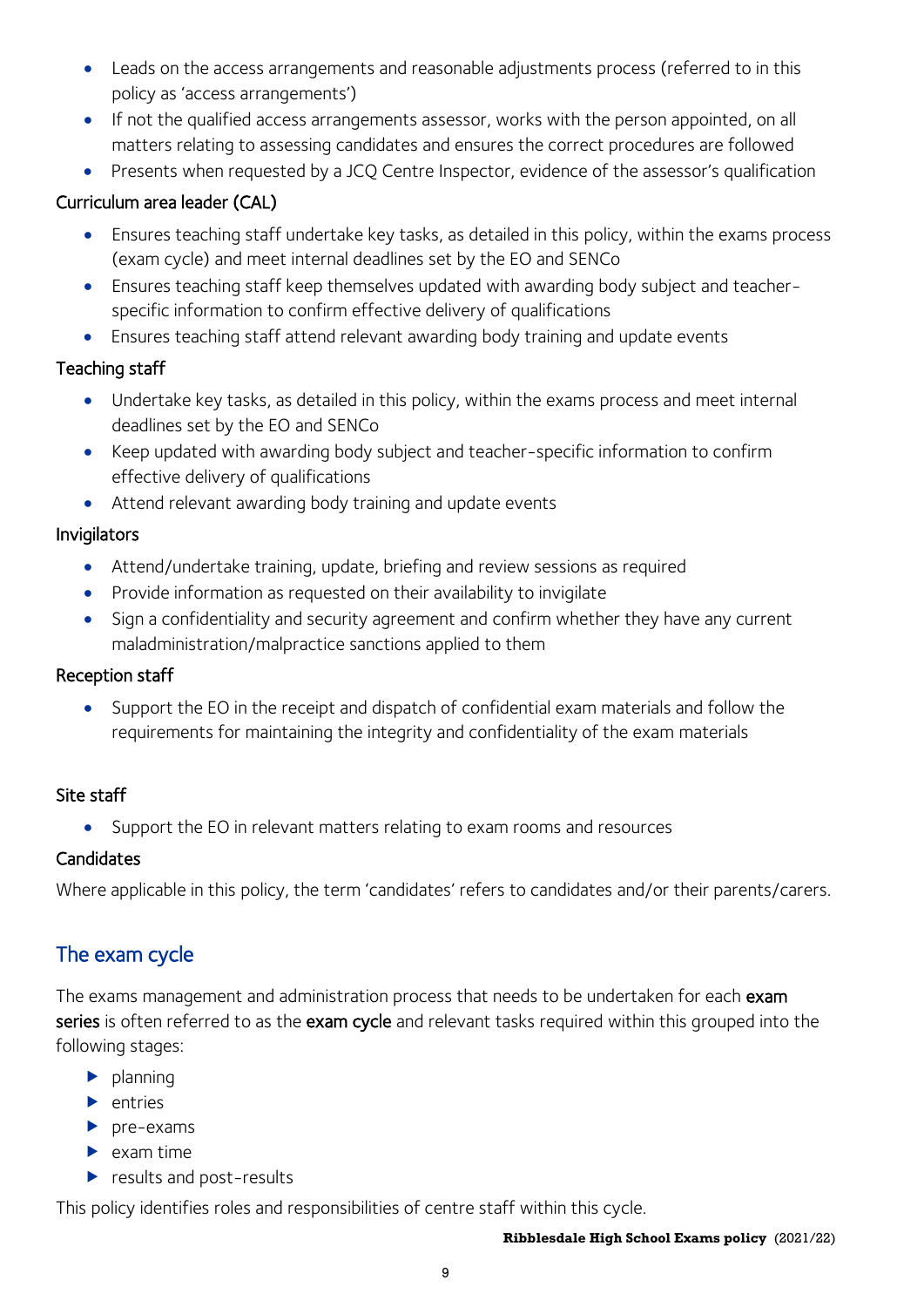## Planning: roles and responsibilities

## Information sharing

## Head of centre

• Directs relevant centre staff to annually updated JCQ publications including [GR,](http://www.jcq.org.uk/exams-office/general-regulations) [ICE,](http://www.jcq.org.uk/exams-office/ice---instructions-for-conducting-examinations) [AA,](http://www.jcq.org.uk/exams-office/access-arrangements-and-special-consideration) [SM](http://www.jcq.org.uk/exams-office/malpractice) and [NEA](http://www.jcq.org.uk/exams-office/non-examination-assessments) (and the instructions for conducting coursework)

# Exams officer

- Signposts relevant centre staff to JCQ publications and awarding body documentation relating to the exams process that has been updated
- Signposts relevant centre staff to JCQ information that should be provided to candidates
- As the centre administrator, approves relevant access rights for centre staff to access awarding body secure extranet sites

# Information gathering

# Exams officer

- Undertakes an annual information gathering exercise in preparation for each new academic year to ensure data about all qualifications being delivered is up to date and correct
- Collates all information gathered into one central point of reference
- Researches awarding body guidance to identify administrative processes, key tasks, key dates and deadlines for all relevant qualifications
- Produces an annual exams plan of key tasks and key dates to ensure all external deadlines can be effectively met; informs key centre staff of internal deadlines
- Collects information on internal exams to enable preparation for and conduct of PPE's

# Curriculum area leader

- Responds (or ensures teaching staff respond) to requests from the EO on information gathering
- Meets the internal deadline for the return of information
- Informs the EO of any changes to information in a timely manner minimising the risk of late or other penalty fees being incurred by an awarding body
- Notes the internal deadlines in the annual exams plan and directs teaching staff to meet these

#### Access arrangements

#### Head of centre

- Ensures there is appropriate accommodation for candidates requiring access arrangements in the centre for all examinations and assessments
- Ensures a written process is in place to not only check the qualification(s) of the appointed assessor(s) but that the correct procedures are followed as per Chapter 7 of the JCQ publication Access Arrangements and Reasonable Adjustments
- Ensures the SENCo is fully supported in effectively implementing access arrangements and reasonable adjustments once approved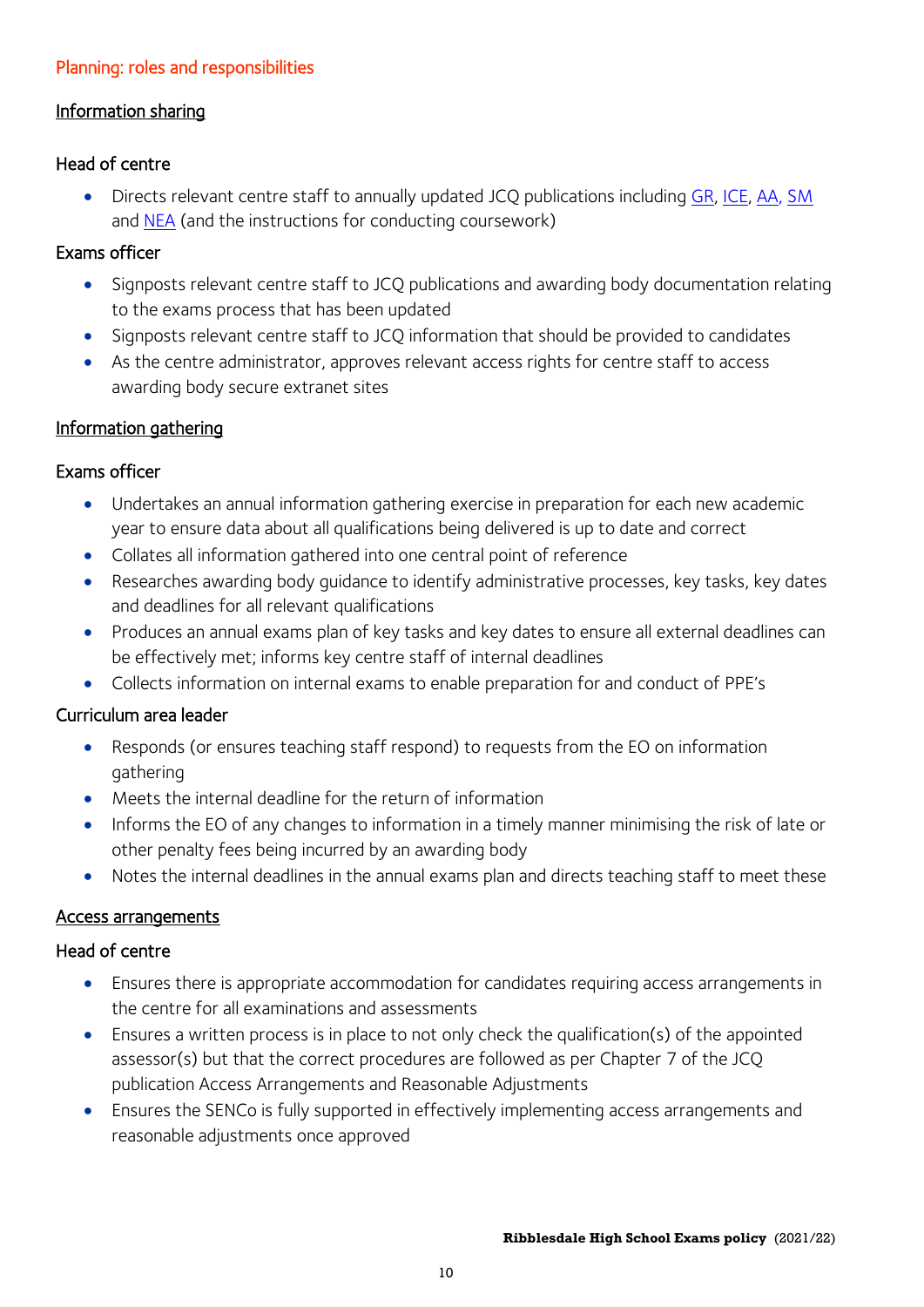## **SENCo**

- Assesses candidates (or works with the appropriately qualified assessor as appointed by the head of centre) to identify access arrangements/reasonable adjustments requirements
- Gathers **evidence** to support the need for access arrangements for a candidate
- Liaises with teaching staff to gather evidence of normal way of working of an affected candidate
- Determines candidate eligibility for arrangements or adjustments that are centre-delegated
- Gathers signed **Personal data consent, Privacy Notice (AAO) and Data Protection confirmation** forms (candidate personal data consent form) from candidates where required
- Applies for **approval** through *Access arrangements online* (AAO) via the Centre Admin Portal (CAP), where required or through the awarding body where qualifications sit outside the scope of AAO
- Keeps a file for each candidate for JCQ inspection purposes containing all the required documentation (if any documentation is kept electronically, in the event of IT failure at the time of an inspection is able to access this documentation in an alternative format)
- Employs good practice in relation to the Equality Act 2010
- Liaises with the EO regarding exam time arrangements for access arrangement candidates
- Ensures staff appointed to facilitate access arrangements for candidates are appropriately trained and understand the rules of the particular arrangement(s) and keeps a record of the content of training provided to facilitators for the required period
- Works with the EO to ensure invigilators and those acting as a facilitator fully understand the respective role and what is and what is not permissible in the exam room
- Provides and annually reviews a centre policy on the use of word processors in exams and assessments
- Ensures criteria for candidates granted separate invigilation within the centre is clear, meets JCQ regulations and best meets the needs of individual candidates and remaining candidates in main exam rooms

#### Senior Leaders, Curriculum Area Leader, Teaching staff

- Support the SENCo in determining and implementing appropriate access arrangements/reasonable adjustments
- Provide a statement for inspection purposes which details the criteria the centre uses to award and allocate word processors for examinations

#### Internal assessment and endorsements

#### Head of centre

#### Controlled assessments, coursework and non-examination assessments

• Ensures arrangements are in place to co-ordinate and standardise all marking of centreassessed components and ensures that candidates' centre-assessed work is produced, authenticated and marked, or assessed and quality assured in accordance with the awarding bodies' instructions (including where relevant, private candidates)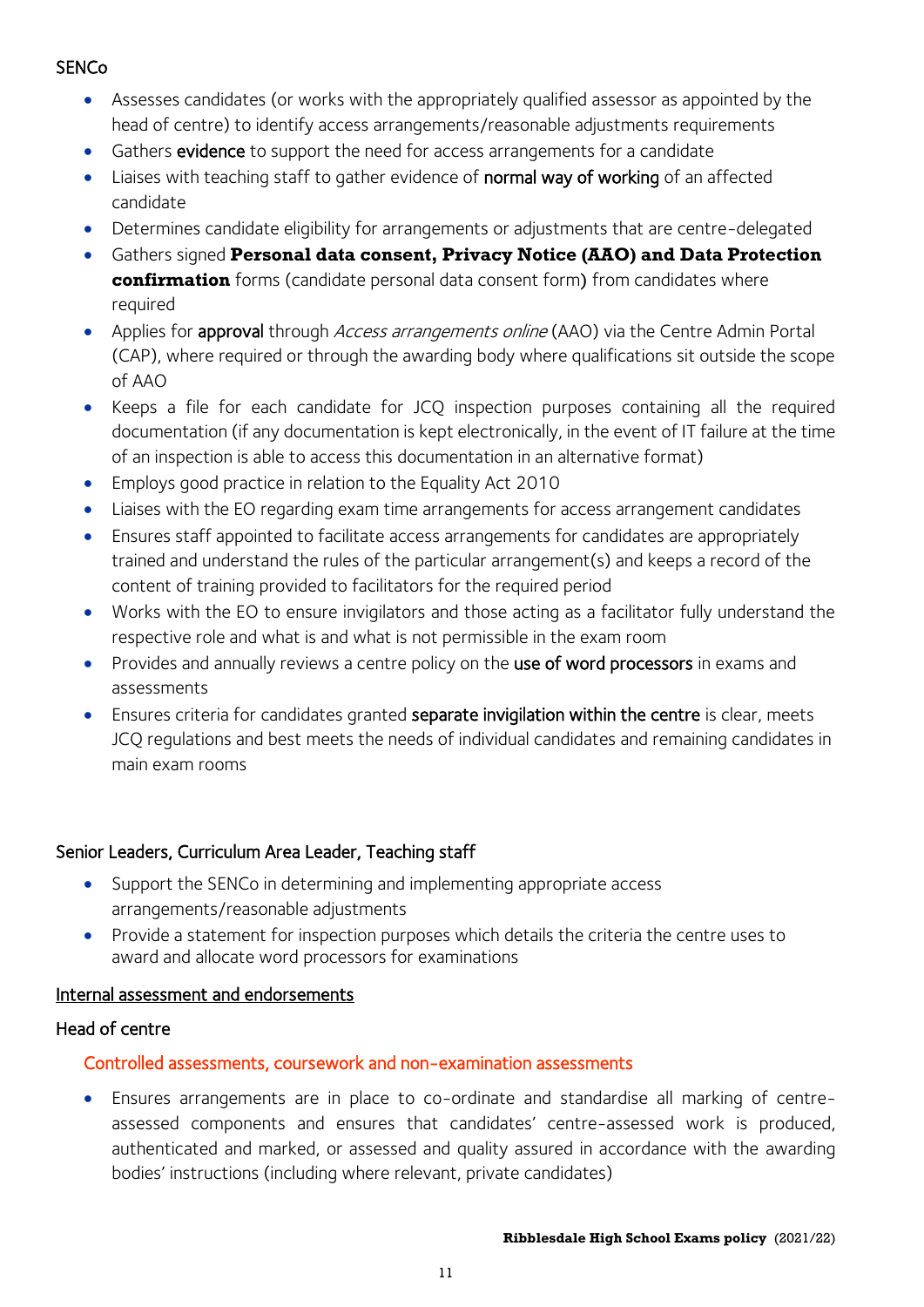- Ensures that teaching staff, in accordance with awarding bodies' instructions, return all subjectspecific forms by the required date
- Provides fully qualified teachers to mark non-examination assessments
- Ensures an internal appeals procedure relating to internal assessment decisions is in place for a candidate to appeal against and request a review of the centre's marking
- Ensures a non-examination assessment policy is in place for GCE and GCSE qualifications which include components of non-examination assessment (For CCEA GCSE centres this would be a controlled assessment policy)
- Ensures any irregularities relating to the production of work by candidates are investigated and dealt with internally if discovered prior to a candidate signing the authentication statement (where required) or reported to the awarding body if a candidate has signed the authentication statement

#### Senior leaders

- Ensure teaching staff have the necessary and appropriate knowledge, understanding, skills, and training to set tasks, conduct task taking, and to assess, mark and authenticate candidates' work (including where relevant, private candidates)
- Ensure appropriate internal moderation, standardisation and verification processes are in place

# Curriculum area leader

- Ensures teaching staff delivering any remaining qualifications (which include elements of coursework) and Entry Level or Project qualifications follow JCQ [Instructions for conducting](http://www.jcq.org.uk/exams-office/coursework)  [coursework](http://www.jcq.org.uk/exams-office/coursework) and the specification provided by the awarding body
- Ensures teaching staff delivering GCSE specifications (which include components of nonexamination assessment) follow JCQ [Instructions for conducting non-examination](http://www.jcq.org.uk/exams-office/non-examination-assessments)  [assessments](http://www.jcq.org.uk/exams-office/non-examination-assessments) and the specification provided by the awarding body
- For other qualifications, ensures teaching staff follow appropriate instructions issued by the awarding body
- Ensures teaching staff inform candidates of their centre assessed marks as a candidate may request a review of the centre's marking before marks are submitted to the awarding body

#### Teaching staff

- Ensure appropriate instructions for conducting internal assessment are followed
- Ensure candidates are aware of JCQ and awarding body information for candidates on producing work that is internally assessed (coursework, non-examination assessments, social media) prior to assessments taking place
- Ensure candidates are informed of their centre assessed marks as a candidate may request a review of the centre's marking before marks are submitted to the awarding body

- Identifies relevant key dates and administrative processes that need to be followed in relation to internal assessment
- Signposts teaching staff to relevant JCQ information for candidates documents that are annually updated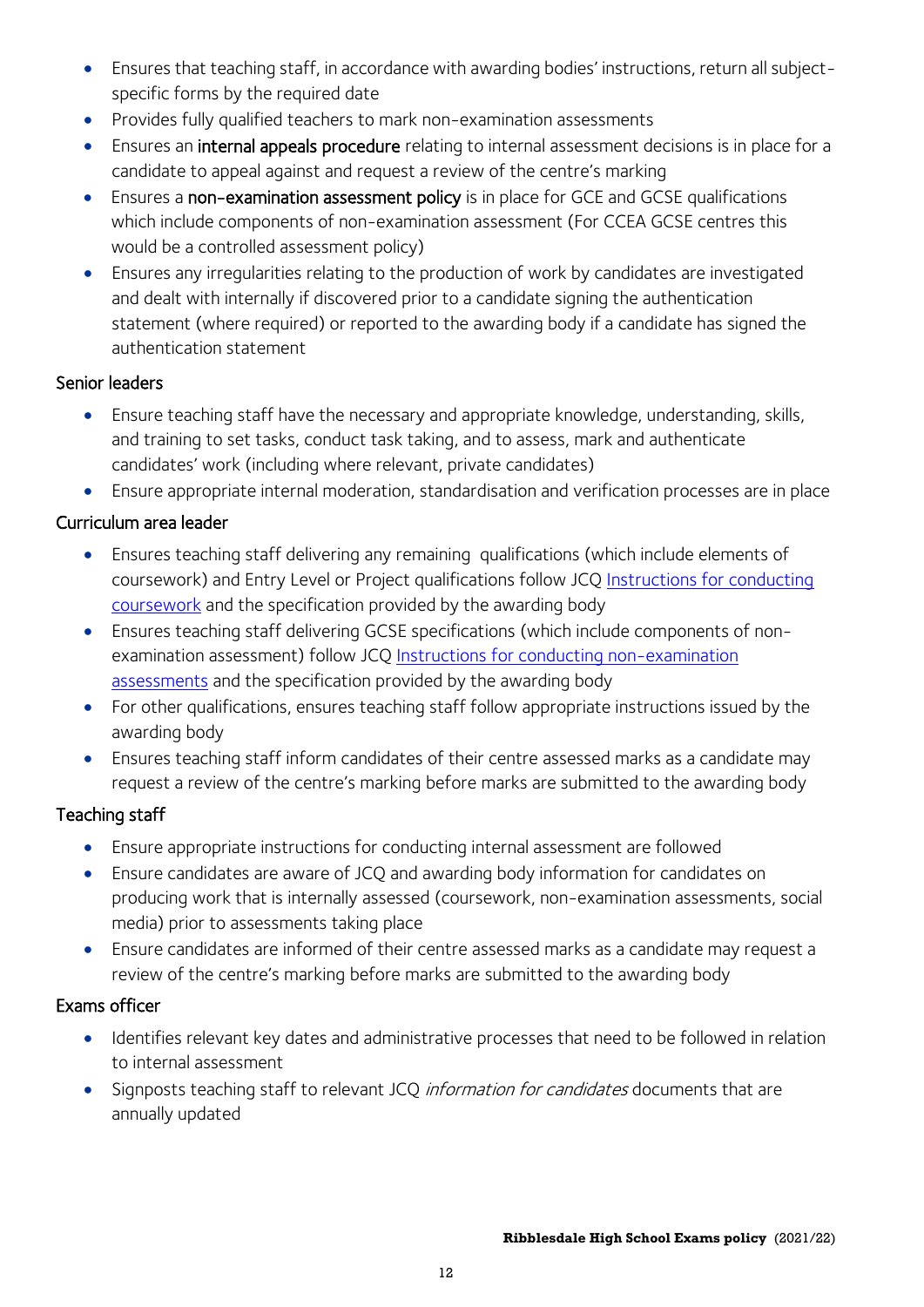## Invigilation

## Head of centre

- Ensures relevant support is provided to the EO in recruiting, training and deploying a team of invigilators
- Ensures, if contracting supply staff to act as invigilators that such persons are competent and fully trained, understanding what is and what is not permissible
- Determines if additional invigilators will be deployed in timed Art exams in addition to the subject teacher to ensure the supervision of candidates is maintained at all times

## Exams officer

- Recruits additional invigilators where required to effectively cover all exam periods/series' throughout the academic year
- Collects information on new recruits to identify if they have invigilated previously and if any current maladministration/malpractice sanctions are applied to them
- Provides training for new invigilators on the instructions for conducting exams and an annual update for the existing invigilation team so that they are aware of any changes in a new academic year before they are allocated to invigilate an exam
- Ensures invigilators supervising access arrangement candidates understand their role (and the role of a facilitator who may be supporting a candidate) and the rules and regulations of the access arrangement(s)
- Ensures invigilators are briefed on the access arrangement candidates in their exam room are made aware of access arrangments awarded (and that these candidates are identified on the seating plan) and confirms invigilators understand what is and what is not permissible
- Collects evaluation of training to inform future events

#### Entries: roles and responsibilities

#### Estimated entries

#### Exams officer

- Requests estimated or early entry information, where this may be required by awarding bodies, from CAL's in a timely manner to ensure awarding body external deadlines for submission can be met
- Makes candidates aware of the JCQ Information for candidates Privacy Notice at the start of a course leading to a vocational qualification or when entries are submitted to awarding bodies for processing for a general qualification

#### Curriculum area leader

- Provides entry information requested by the EO to the internal deadline
- Informs the EO immediately of any subsequent changes to entry information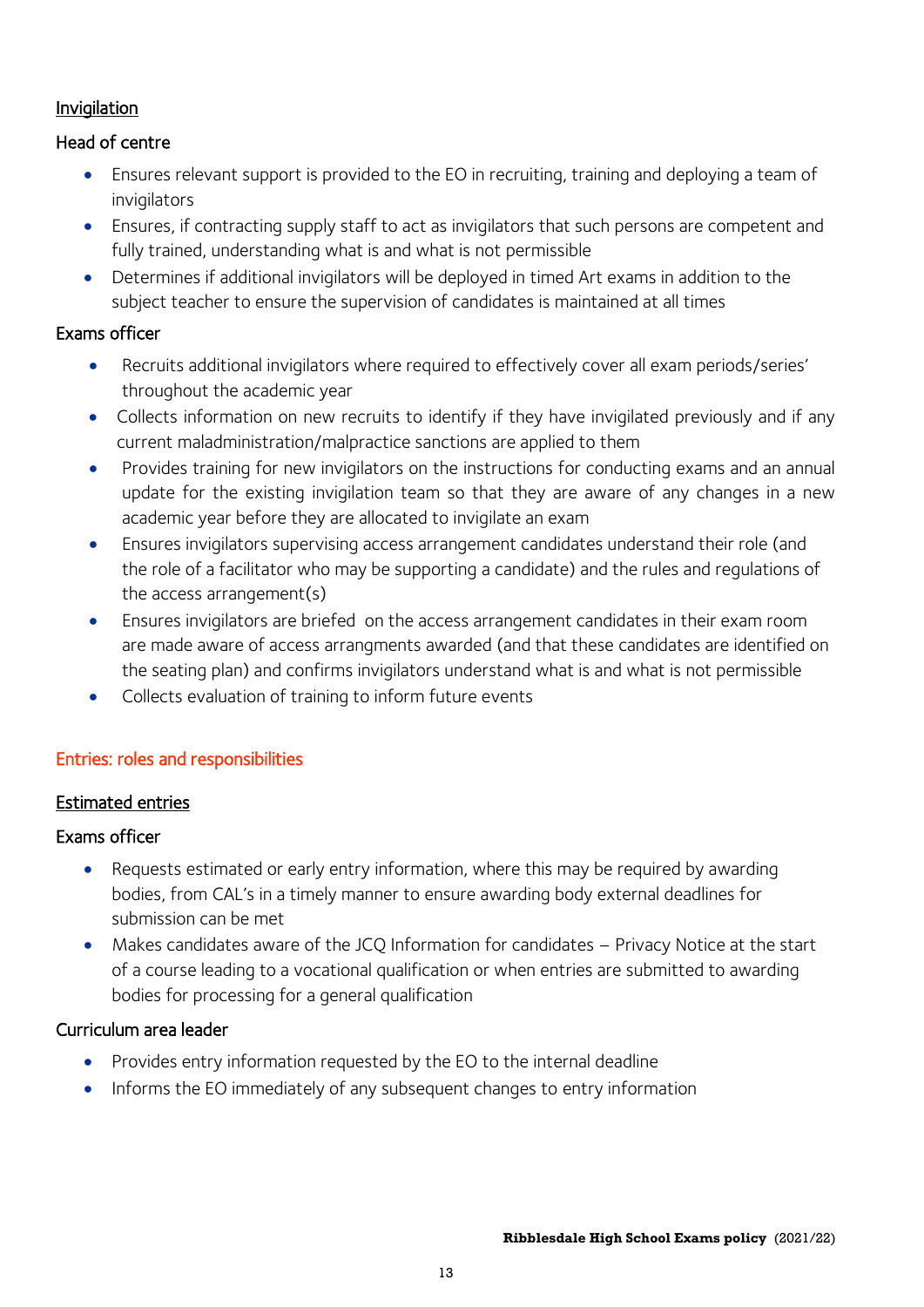## Final entries

#### Exams officer

- Requests final entry information from CAL's in a timely manner to ensure awarding body external deadlines for submission can be met
- Informs CAL's of subsequent deadlines for making changes to final entry information without charge
- Confirms with CAL's final entry information that has been submitted to awarding bodies
- Ensures as far as possible that entry processes minimise the risk of entries or registrations being missed reducing the potential for late or other penalty fees being charged by awarding bodies
- Observes each awarding body's terms and conditions for the entry and withdrawal of candidates for their examinations and assessments, and observes any regulatory requirements for the qualification

## Curriculum area leader

- Provides information requested by the EO to the internal deadline
- Informs the EO immediately, or at the very least prior to the deadlines, of any subsequent changes to final entry information, which includes
	- changes to candidate personal details
	- amendments to existing entries
	- withdrawals of existing entries
- Checks final entry submission information provided by the EO and confirms information is correct

# Entry Fees

- The centre will pay all normal exam fees on behalf of candidates. Late entry or amendment fees are paid by the department.
- Candidates or departments will not be charged for changes of tiers/withdrawals made within proper procedures.

#### Late entries

#### Exams officer

- Has clear entry procedures in place to minimise the risk of late entries
- Charges any late or other penalty fees to departmental budgets

#### Curriculum area leader

- Minimises the risk of late entries by
	- following procedures identified by the EO in relation to making final entries on time
	- meeting internal deadlines identified by the EO for making final entries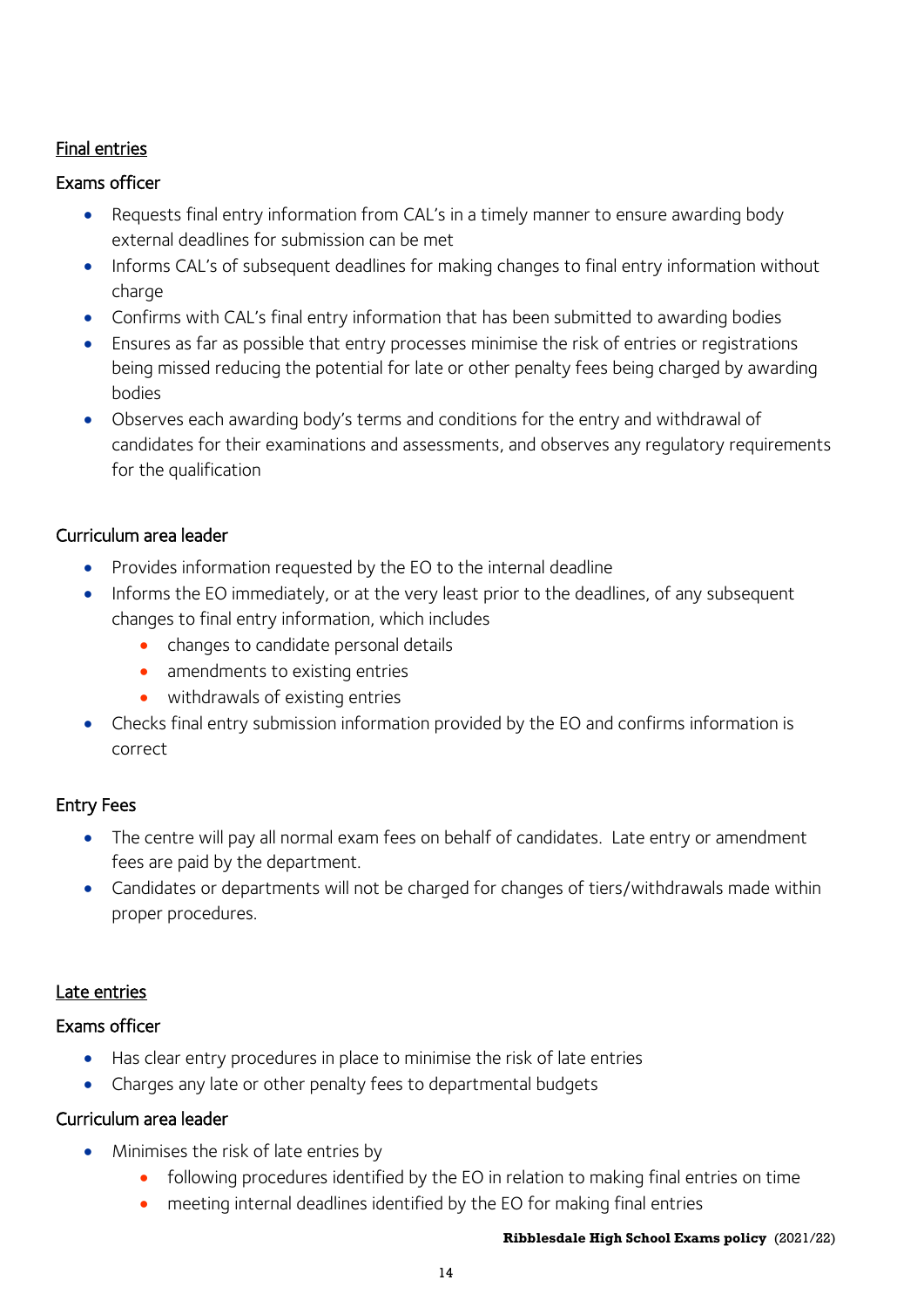#### Re-sit entries

#### **Candidates**

• May request to re-sit a paper at the centre and will be facilitated, where possible, in doing so. For pupils sitting examinations in Year 10, payment of re-sits by the centre will be considered on a case by case basis; requests for the centre's payment of re –sits may be granted at the discretion of the Head of centre.

#### Pre-exams: roles and responsibilities

#### Access arrangements/reasonable adjustments

#### **SENCo**

- Ensures appropriate arrangements, adjustments and adaptations are in place to facilitate access to exams/assessments for candidates where they are disabled within the meaning of the Equality Act (unless a temporary emergency arrangement is required at the time of an exam)
- Ensures a candidate is involved in any decisions about arrangements, adjustments and /or adaptations that may be put in place for him/her
- Ensures exam information (JCQ information for candidates information, individual exam timetable etc.) is adapted where this may be required for a disabled candidate to access it
- Allocates appropriately trained centre staff to facilitate access arrangements for candidates in exams and assessments (ensuring that the facilitator appointed meets JCQ requirements and fully understands the rule of the particular access arrangement)
- Where relevant, ensures the necessary and appropriate steps are undertaken to gather an appropriate picture of need and demonstrate normal way of working for a private candidate (including distance learners and home educated candidates) and that the candidate is assessed by the centre's appointed assessor

#### Briefing candidates

- Issues individual exam timetable information to candidates and informs candidates of any designated contingency day awarding bodies may identify in the event of national or significant local disruption to exams
- Prior to exams issues relevant JCQ information for candidates documents
- Where relevant, issues relevant awarding body information to candidates
- Issues centre exam information to candidates including information on:
	- exam timetable clashes
	- arriving late for an exam
	- absence or illness during exams
	- what equipment is/is not provided by the centre
	- food and drink in exam rooms
	- o unauthorised items in exam rooms
	- wrist watches in exam rooms
	- when and how results will be issued and the staff that will be available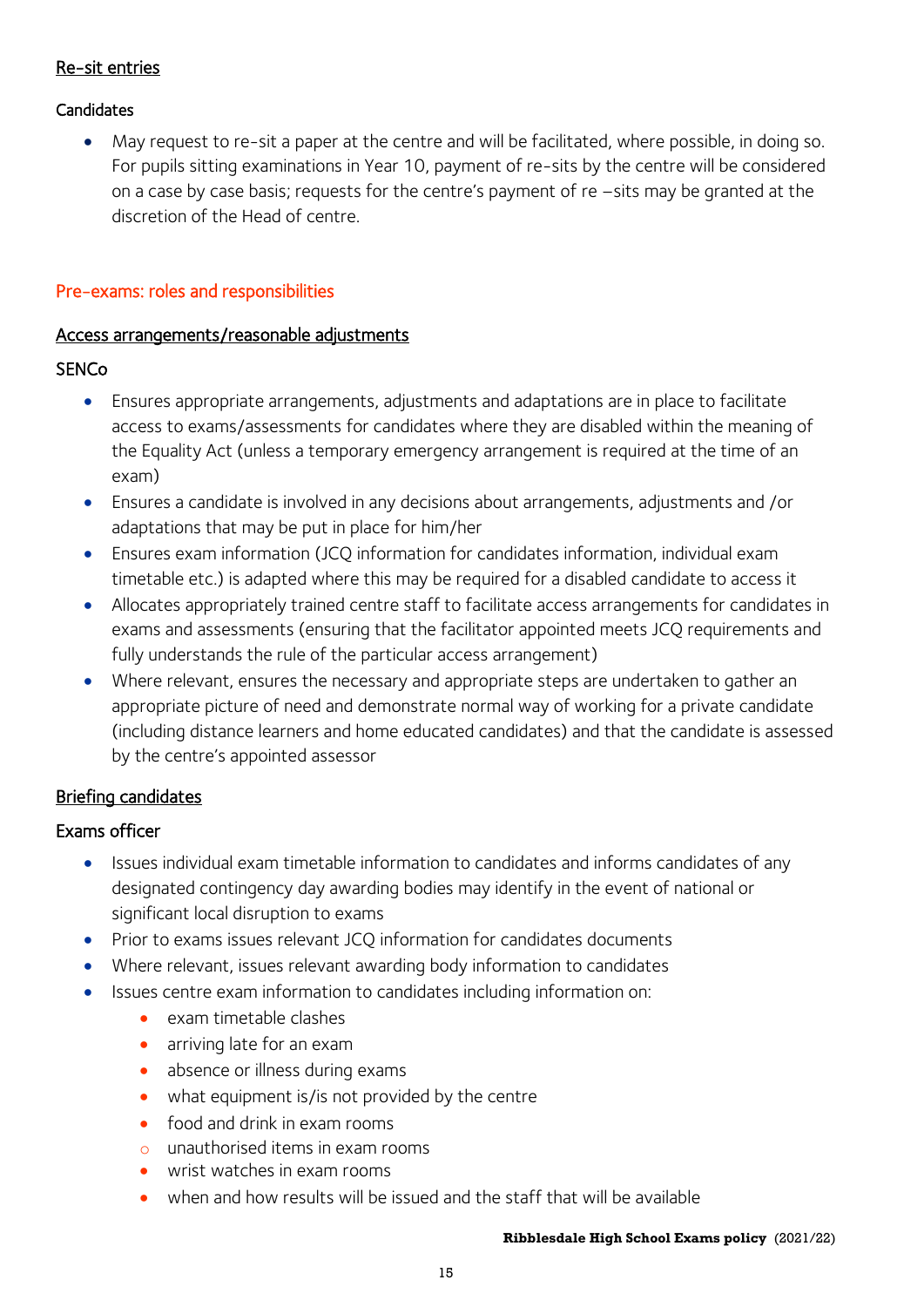- the post-results services and how the centre deals with requests from candidates
- when and how certificates will be issued

## Dispatch of exam scripts

## Exams officer

• Identifies and confirms arrangements for the dispatch of candidate exam scripts with the DfE (STA)'yellow label service' or the awarding body where qualifications sit outside the scope of the service

## Estimated grades

#### Curriculum area leader

• Ensures teaching staff provide estimated grade information to the EO by the internal deadline (where this still may be required by the awarding body)

## Exams officer

- Submits estimated grade information to awarding bodies to meet the external deadline (where this may still be required by the awarding body)
- Keeps a record to track what has been sent

## Internal assessment and endorsements

## Head of centre

• Ensures procedures are in place for candidates to appeal internal assessment decisions and make requests for reviews of marking

# **SENCo**

• Liaises with teaching staff to implement appropriate access arrangements for candidates undertaking internal assessments and practical endorsements

# Teaching staff

- Support the SENCo in implementing appropriate access arrangements for candidates undertaking internal assessments and practical endorsements
- Assess and authenticate candidates' work
- Assess endorsed components
- Ensure candidates are informed of centre assessed marks prior to marks being submitted to awarding bodies

# Curriculum area leader

- Ensures teaching staff assess and authenticate candidates' work to the awarding body requirements
- Ensures teaching staff assess endorsed components according to awarding body requirements
- Ensures teaching staff provide marks for internally assessed components and grades for endorsements of qualifications to the EO to the internal deadline
- Ensures teaching staff provide required samples of work for moderation and sample recordings for monitoring to the EO to the internal deadline

# Exams officer

• Submits marks, endorsement grades and samples to awarding bodies/moderators/monitors to meet the external deadline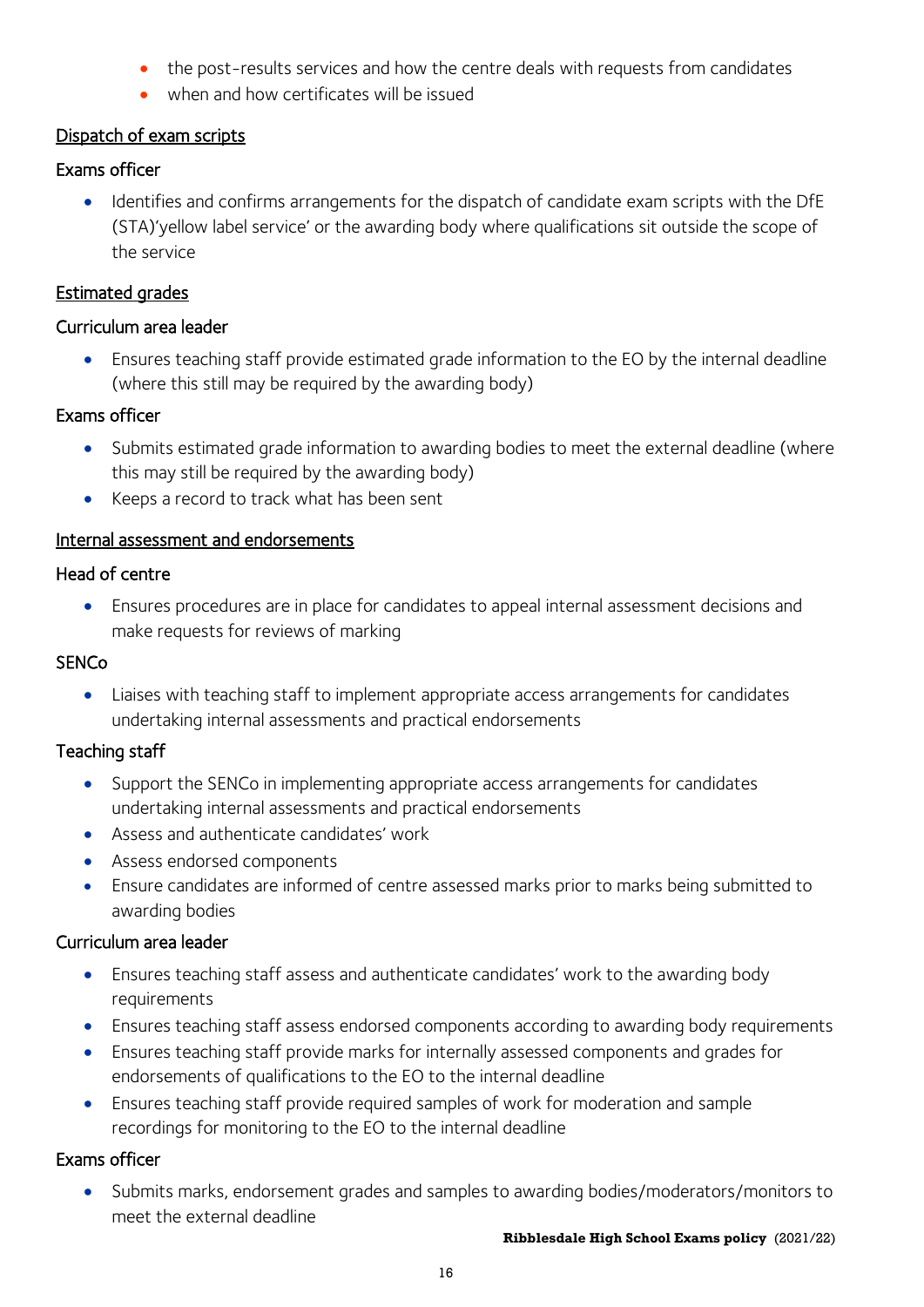- Keeps a record to track what has been sent
- Logs moderated samples returned to the centre
- Ensures teaching staff are aware of the requirements in terms of retention and subsequent disposal of candidates' work

## **Candidates**

• Authenticate their work as required by the awarding body

# Invigilation

## Exams officer

- Provides an annually reviewed/updated invigilator handbook to invigilators, trains new invigilators on appointment and updates experienced invigilators on any regulation changes and any changes to centre specific processes
- Deploys invigilators effectively to exam rooms throughout an exam series (including the provision of a roving invigilator where a candidate and invigilator [acting as a practical assistant, reader or scribe] are accommodated on a 1:1 basis to enter the room at regular intervals in order to observe the conducting of the exam, ensuring all relevant rules are being adhered to and supporting the practical assistant/reader and/or scribe in maintaining the integrity of the exam)
- Allocates invigilators to exam rooms (or where supervising candidates due to a timetable clash) according to the required ratios
- Liaises with the SENCo regarding the facilitation and invigilation of access arrangement candidates

## **SENCo**

• Liaises with the EO regarding facilitation and invigilation of access arrangement candidates

# Invigilators

• Provide information as requested on their availability to invigilate throughout an exam series

#### JCQ inspection visit

#### Exams officer or Senior leader

• Will accompany the Inspector throughout the visit

SENCo or relevant Senior leader (in the absence of the SENCo)

- Will meet with the inspector when requested to provide documentary evidence regarding access arrangement candidates and address any questions, the inspector may raise
- Ensures that information is readily available for inspection at the venue where the candidate is taking the exam(s)

# Seating and identifying candidates in exam rooms

#### Exams officer

- Ensures a procedure is in place to verify candidate identity including private candidates
- Ensures invigilators are aware of the procedure
- Provides seating plans for exam rooms according to JCQ and awarding body requirements (and ensures candidates with access arrangements are identified on the seating plan)

#### **Ribblesdale High School Exams policy** (2021/22)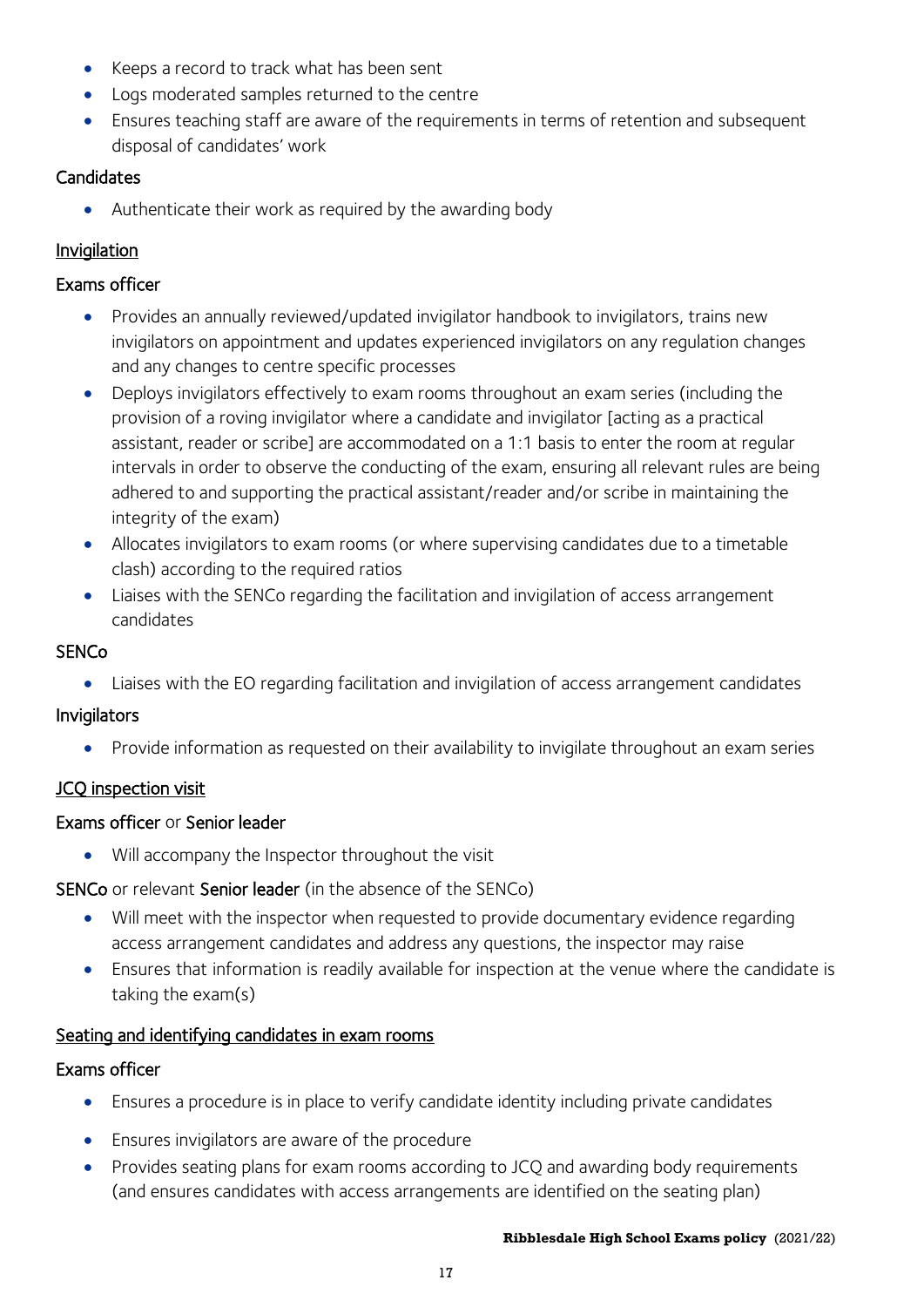#### Invigilators

- Follow the procedure for verifying candidate identity provided by the EO
- Seat candidates in exam rooms as instructed by the EO/on the seating plan

# Security of exam materials

#### Exams officer

- Confirms appropriate arrangements are in place to ensure that confidential materials are only handed over to those authorised by the head of centre
- Ensures access to the secure room is restricted and staff named and approved by the head of centre are accompanied by a keyholder at all times. There must be between two and six keyholders only, each of whom must fully understand their responsibilities as a key holder to the secure storage facility
- Has a process in place to demonstrate the receipt, secure movement and secure storage of confidential exam materials within the centre
- Ensures a log is kept at the initial point of delivery recording confidential materials received and signed for by authorised staff within the centre and that appropriate arrangements are in place for confidential materials to be immediately transferred to the secure storage facility until they can be removed from the dispatch packaging and checked in the secure room before being returned to the secure storage facility in timetable order
- Ensures the secure storage facility contains only current and live confidential material (ensuring past papers, internal tests and mock examinations are not kept in the centre's secure storage facility)
- Ensures that examination stationery, e.g. answer booklets and formula booklets are stored in the secure room (attempting to store this material in the secure storage facility, when sufficient space allows)
- Ensures the integrity and security of any electronic question paper is maintained during the downloading, printing and collating (ensuring printing is carried out in an area that can be controlled to prevent unauthorised personnel accessing live assessment materials and ensuring only authorised members of the centre staff have access to electronic question papers)

#### Reception staff

• Follow the process to log confidential materials delivered to/received by the centre to the point materials are issued to authorised staff for transferal to the secure storage facility

#### Teaching staff

• Adhere to the process to record the secure movement of confidential materials taken from or returned to secure storage throughout the time the material is confidential

# Timetabling and rooming

- Produces a master centre exam timetable for each exam series
- Identifies and resolves candidate exam timetable clashes according to the regulations (only applying overnight supervision arrangements as a last resort, once all other options have been exhausted and according to the centre's policy)
- Identifies exam rooms and specialist equipment requirements
- Allocates invigilators to exam rooms (or where supervising candidates due to an exam timetable clash) according to required ratios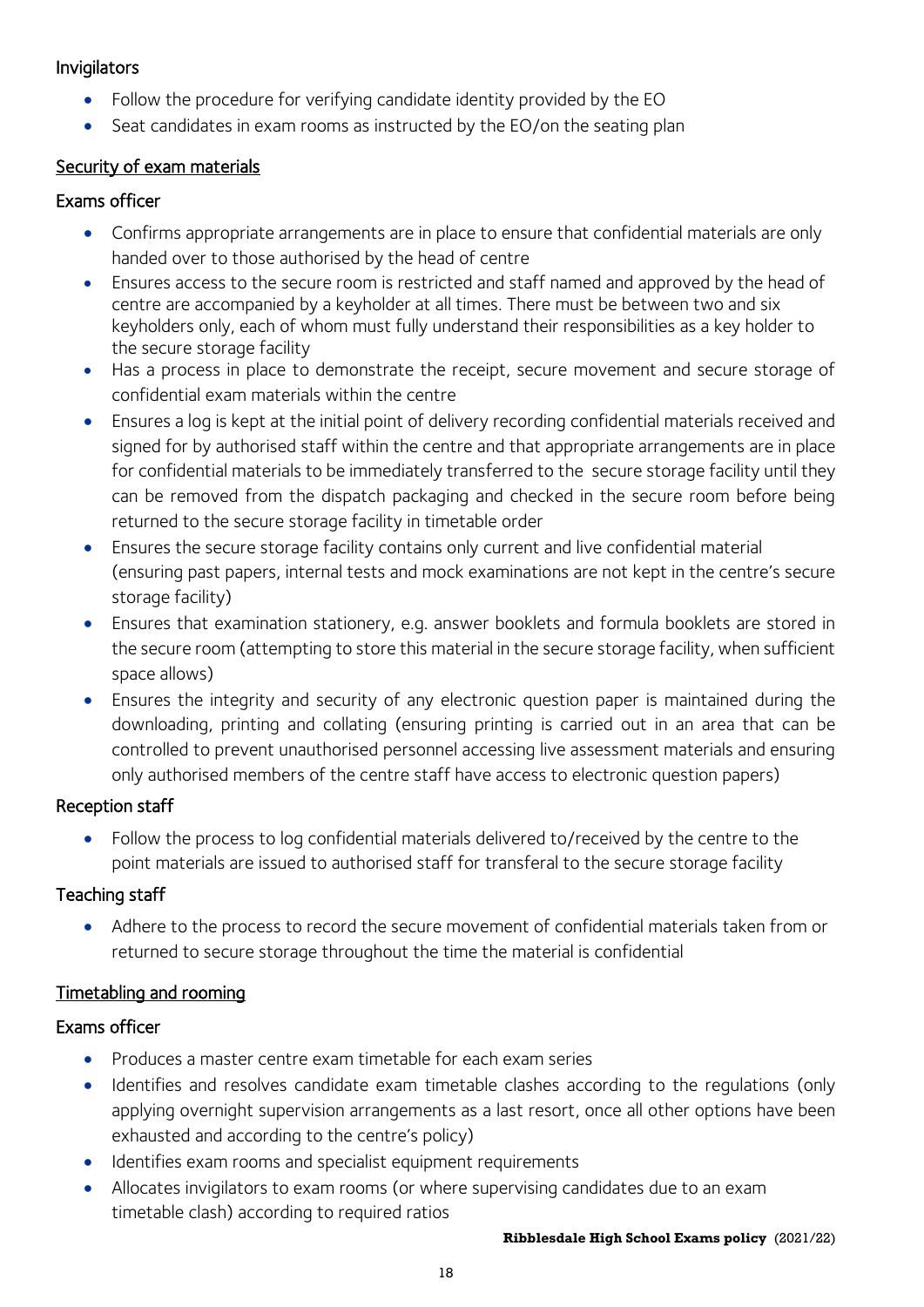- Liaises with site staff to ensure exam rooms are set up according to JCQ and awarding body requirements
- Liaises with the SENCo regarding rooming of access arrangement candidates

# **SENCo**

- Liaises with the EO regarding rooming of access arrangement candidates
- Liaises with other relevant centre staff to ensure appropriate arrangements, adjustments and adaptations are in place to facilitate access for disabled candidates to exams

## Site staff

▶ Liaise with the EO to ensure exam rooms are set up according to JCQ and awarding body requirements

## Alternative site arrangements

## Exams officer

- Ensures question papers will only be taken to an alternative site where the published criteria for an alternative site arrangement has been met
- Will inform the JCQ Centre Inspection Service by submitting a JCQ Alternative Site arrangement notification through CAP (or through the awarding body where a qualification may sit outside the scope of CAP) of any alternative sites that will be used to conduct timetabled examination components of the qualifications listed in the JCQ regulations

## Transferred candidate arrangements

## Exams officer

- Liaises with the host or entering centre, as required
- Processes requests for *Transferred Candidate arrangements* through CAP to the awarding body deadline (or through the awarding body where a qualification may sit outside the scope of CAP)
- Where relevant (for an internal candidate) informs the candidate of the arrangements that have been made for their transferred candidate arrangements

# Internal exams

# Exams officer

- Prepares for the conduct of internal exams under external conditions
- Provides a centre exam timetable of subjects and rooms
- Provides seating plans for exam rooms
- Requests internal exam papers from teaching staff
- Arranges invigilation

#### **SENCo**

• Liaises with teaching staff to make appropriate arrangements for access arrangement candidates

# Teaching staff

- Provide exam papers and materials to the EO
- Support the SENCo in making appropriate arrangements for access arrangement candidates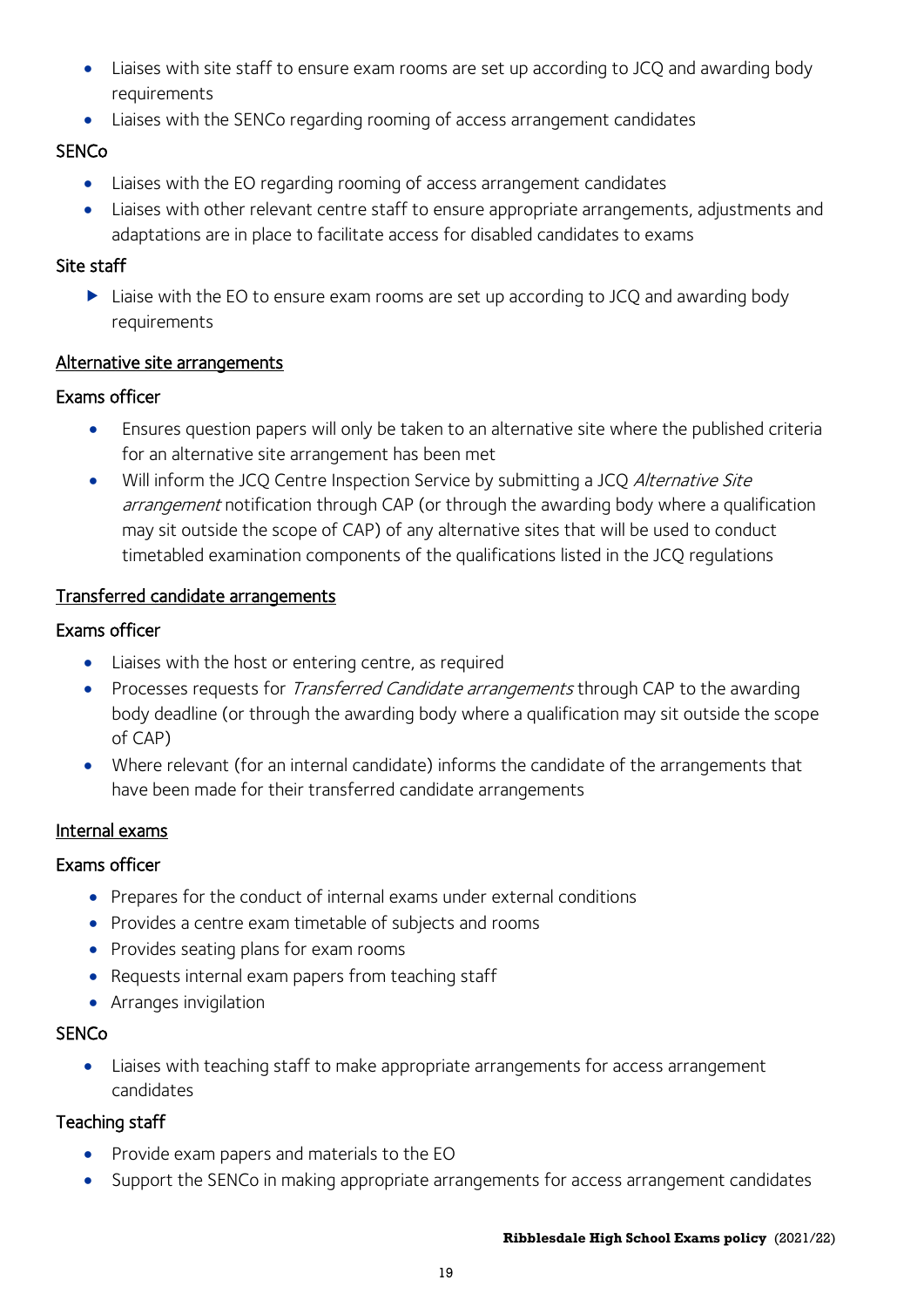#### Exam time: roles and responsibilities

#### Access arrangements and reasonable adjustments

#### Exams officer

- Provides cover sheets for access arrangement candidates' scripts where required for particular arrangements
- Has a process in place to deal with emergency access arrangements as they arise at the time of exams
	- applies for approval through AAO where required or through the awarding body where qualifications sit outside the scope of AAO

#### Candidate absence

#### Invigilators

- Are informed of the policy/process for dealing with absent candidates through training
- Ensure that confirmed absent candidates are clearly marked as such on the attendance register and seating plan

#### **Candidates**

• Are re-charged relevant entry fees for unauthorised absence from exams

#### Candidate late arrival

#### Exams officer

- Ensures that candidates who arrive very late for an exam are reported to the awarding body by submitting a report on candidate admitted very late to examination room through CAP to timescale
- Warns candidates that their script may not be accepted by the awarding body

#### Invigilators

- Are informed of the policy/process for dealing with late/very late arrival candidates through training
- Ensure that relevant information is recorded on the exam room incident log

#### Conducting exams

#### Head of centre

• Ensures venues used for conducting exams meet the requirements of JCQ and awarding bodies

- Ensures exams are conducted according to JCQ and awarding body instructions
- Uses an *exam day checklist* to ensure each exam session is fully prepared for, unplanned events can be dealt with and associated follow-up is completed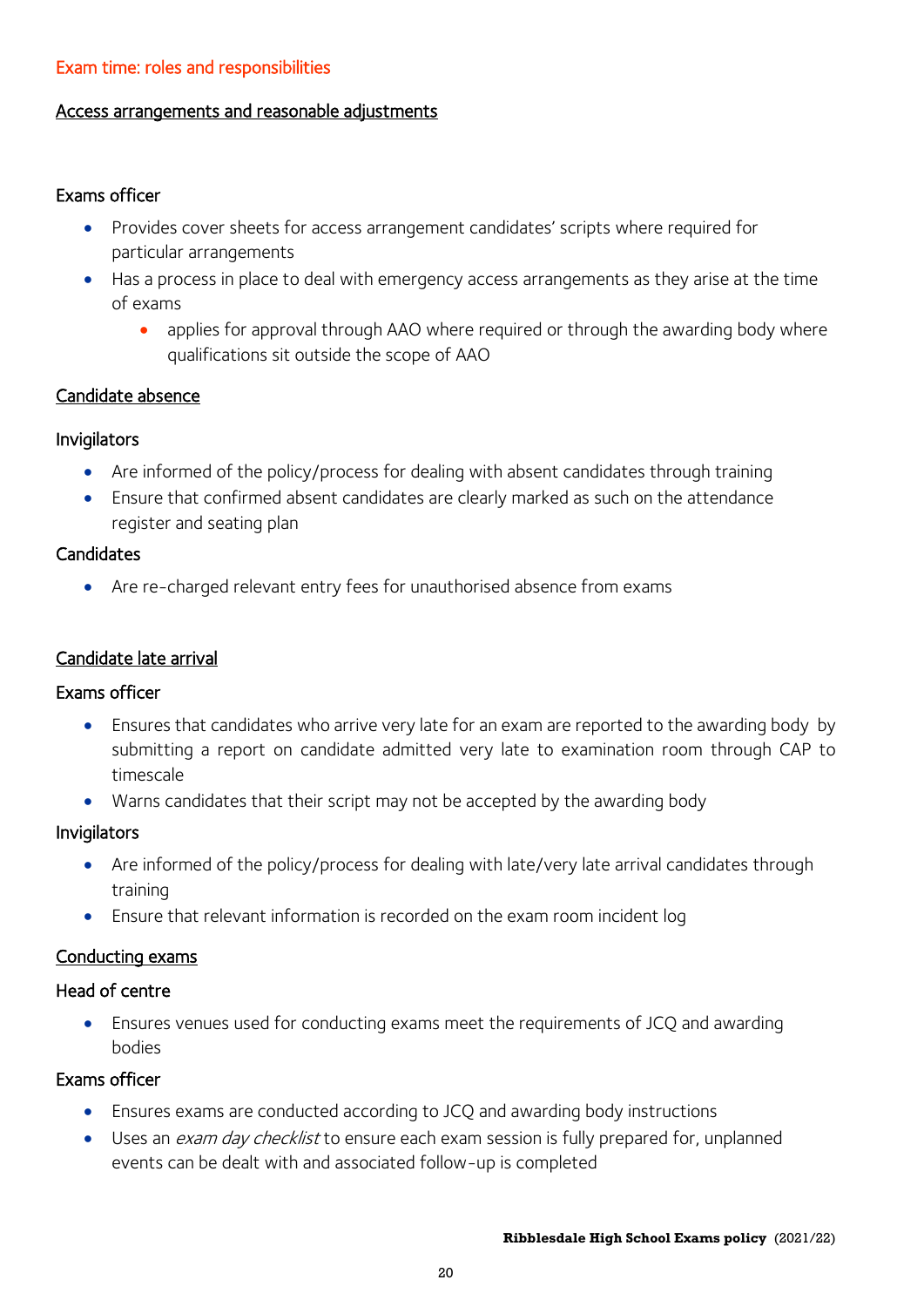## Dispatch of exam scripts

#### Exams officer

- Dispatches scripts as instructed by JCQ and awarding bodies
- Keeps appropriate records to track dispatch

#### Exam papers and materials

#### Exams officer

- Organises exam question papers and associated confidential resources in date order in the secure storage facility
- Attaches erratum notices received to relevant exam question paper packets
- Collates attendance registers and examiner details in date order
- Regularly checks mail or email inbox for updates from awarding bodies
- In order to avoid potential breaches of security, ensures prior to question paper packets being opened that another member of staff or an invigilator checks day, date, time, subject, unit/component and tier of entry if appropriate, immediately before a question paper packet is opened
- Ensures this additional/second check (which takes place in the secure room if a question paper packet has to be split or in the designated exam room if not) is recorded
- Where allowed by the awarding body, only releases exam papers and materials to teaching departments for teaching and learning purposes after the published finishing time of the exam, or until any timetable clash candidates have completed the exam

#### Exam rooms

#### Head of centre

- Ensures that internal tests, mock exams, revision or coaching sessions are not conducted in a room 'designated' as an exam room
- Ensures that when a room is 'designated' as an exam room it is not used for any purpose other than conducting external exams
- Ensures only authorised centre staff are present in exam rooms
- Ensures the centre's policy relating to food and drink that may be allowed in exam rooms is clearly communicated to candidates

#### Exams officer

- Ensures exam rooms are set up and conducted as required in the regulations
- Provides invigilators with appropriate resources to effectively conduct exams
- Briefs invigilators on exams to be conducted on a session by session basis (including the arrangements in place for any transferred candidates and access arrangement candidates
- Ensures sole invigilators have an appropriate means of summoning assistance
- Ensures invigilators understand they must be vigilant and remain aware of incidents or emerging situations, looking out for malpractice or candidates who may be in distress, recording any incidents or issues on the exam room incident log
- Ensures invigilators understand how to deal with candidates who may need to leave the exam room temporarily
- Provides authorised exam materials which candidates are not expected to provide themselves

#### **Ribblesdale High School Exams policy** (2021/22)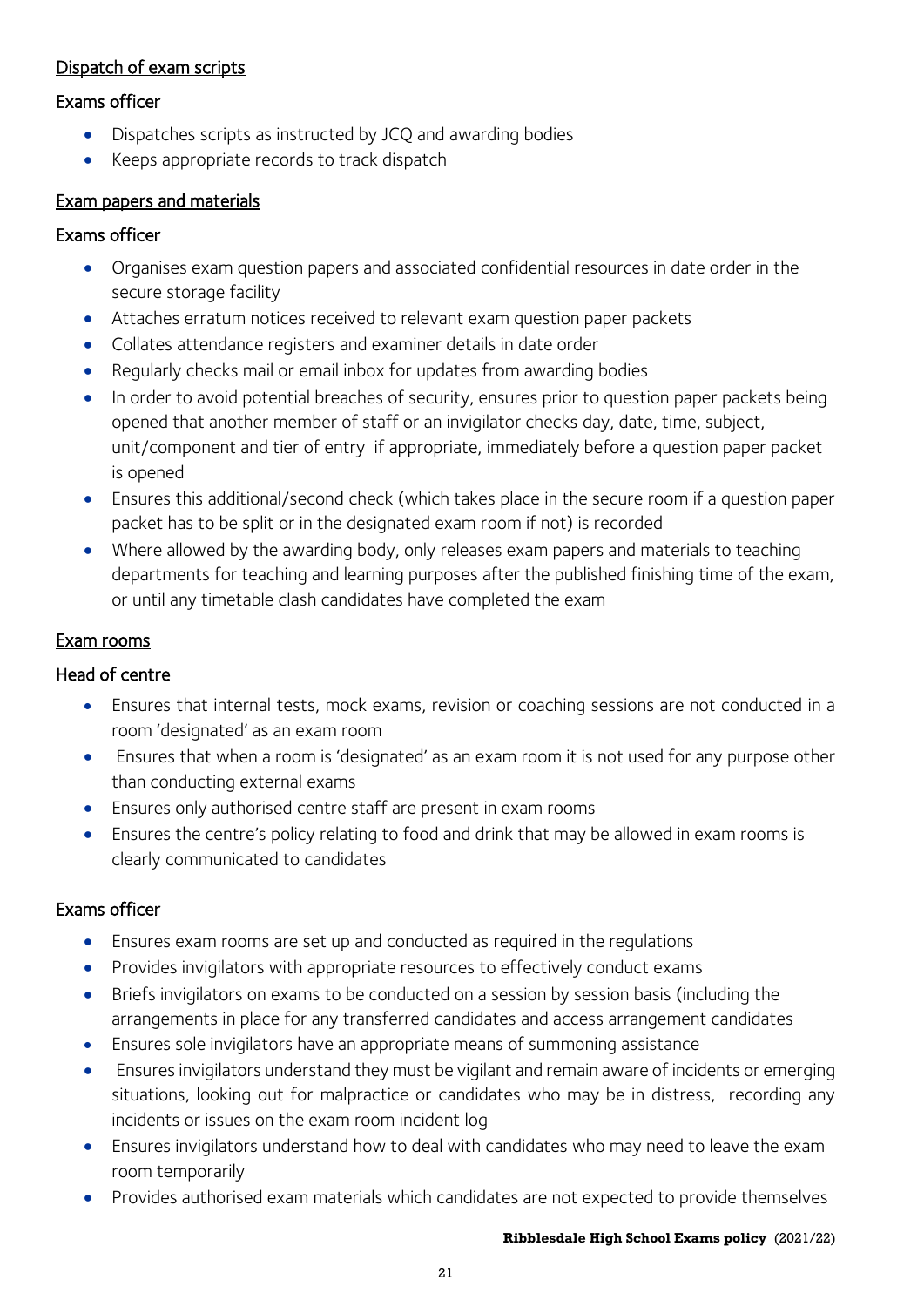- Ensures invigilators and candidates are aware of the emergency evacuation procedure
- Ensures invigilators are aware of arrangements in place for a candidate with a disability who may need assistance if an exam room is evacuated

## Senior leaders

- Ensure a documented emergency evacuation procedure for exam rooms is in place
- Ensure arrangements are in place for a candidate with a disability who may need assistance if an exam room is evacuated

## Site staff

- Ensure exam rooms are available and set up as requested by the EO
- Ensure grounds or centre maintenance work does not disturb exam candidates in exam rooms
- Ensure fire alarm testing does not take place during exam sessions

## Invigilators

• Conduct exams in every exam room as instructed in training/update events and briefing sessions

## **Candidates**

• Are required to remain in the exam room for the full duration of the exam

# Irregularities

## Head of centre

• Ensures any cases of alleged, suspected or actual incidents of malpractice or maladministration before, during or after examinations/assessments (by centre staff, candidates, invigilators) are investigated and reported to the awarding body immediately, by completing the appropriate documentation

# Senior leaders

- Ensure support is provided for the EO and invigilators when dealing with disruptive candidates in exam rooms
- Ensure that internal disciplinary procedures relating to candidate behaviour are instigated, when appropriate

#### Exams officer

- Provides an exam room incident log in all exam rooms for recording any incidents or irregularities
- Actions any required follow-up and reports to awarding bodies as soon as practically possible after the exam has taken place

#### Invigilators

Record any incidents or irregularities on the exam room incident log (for example, late/very late arrival, candidate or centre staff suspected malpractice, candidate illness, disruption or disturbance in the exam room, emergency evacuation)

# Special consideration

## Senior Leader

• Provide signed evidence to support eligible applications for special consideration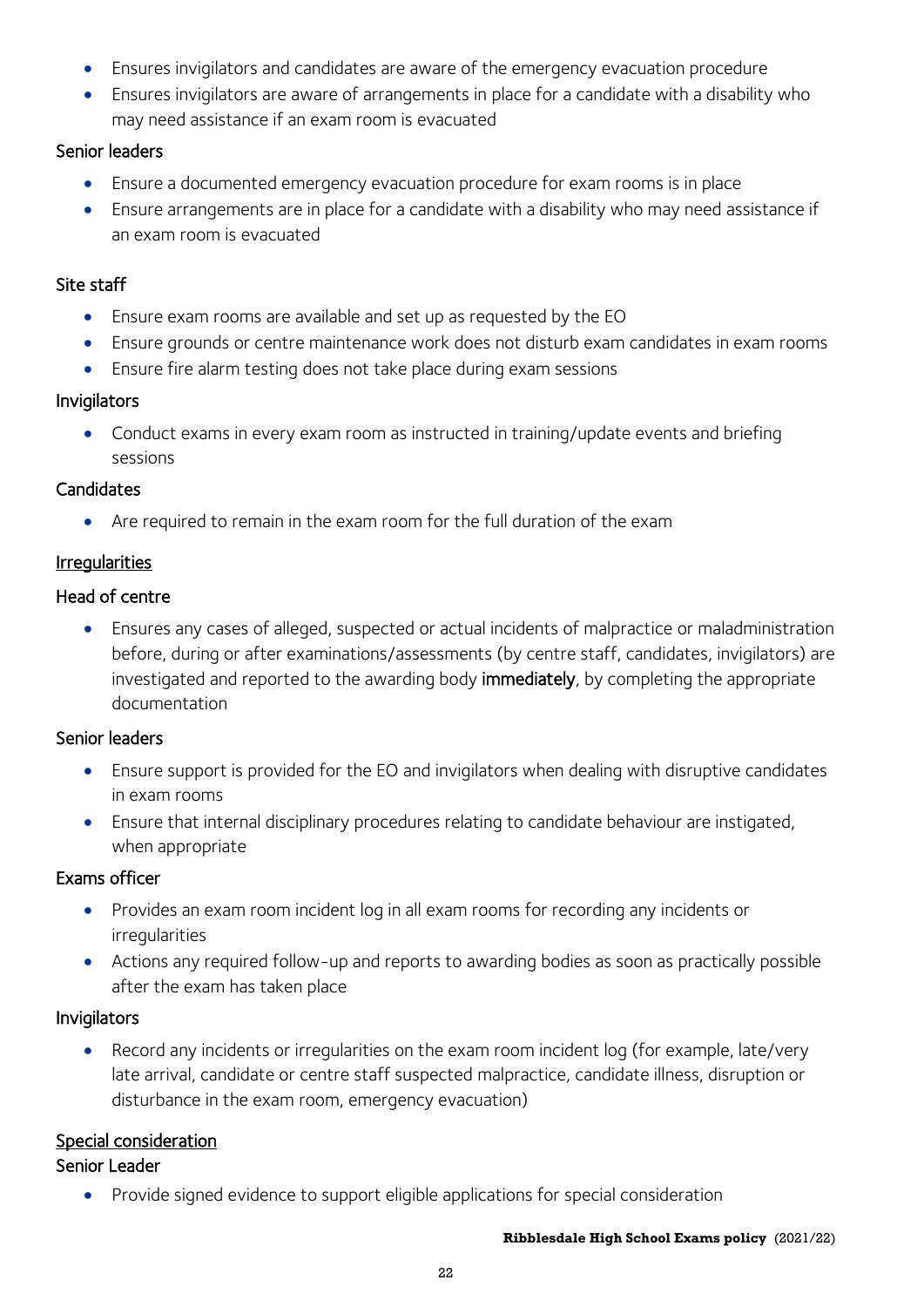#### Exams officer

- Processes eligible applications for special consideration to awarding bodies
- Gathers evidence which may need to be provided by other staff in centre or candidates
- Submits requests to awarding bodies to the external deadline

#### **Candidates**

• Provide appropriate evidence to support special consideration applications, where required

#### Invigilators

• Are informed of the arrangements through training

#### Internal exams

#### Exams officer

- Briefs invigilators on conducting internal exams
- Returns candidate scripts to teaching staff for marking

#### Invigilators

• Conduct internal exams as briefed by the EO

#### Results and post-results: roles and responsibilities

#### Internal assessment

#### Curriculum area leader

- Ensures teaching staff keep candidates' work, whether part of the moderation sample or not, secure and for the required period stated by JCQ and awarding bodies
- Ensures work is returned to candidates or disposed of according to the requirements

#### Managing results day(s)

#### Senior leaders

- Identify centre staff who will be involved in the main summer results day(s) and their role
- Ensures senior members of staff are accessible to candidates after the publication of results so that results may be discussed and decisions made on the submission of any requests for postresults services and ensures candidates are informed of the periods during which centre staff will be available so that they may plan accordingly

#### Exams officer

• Works with senior leaders to ensure procedures for managing the main summer results day(s) (a results day programme) are in place

#### Site staff

• Ensure the centre is open and accessible to centre staff and candidates, as required for the collection of results

#### Accessing results

#### Head of centre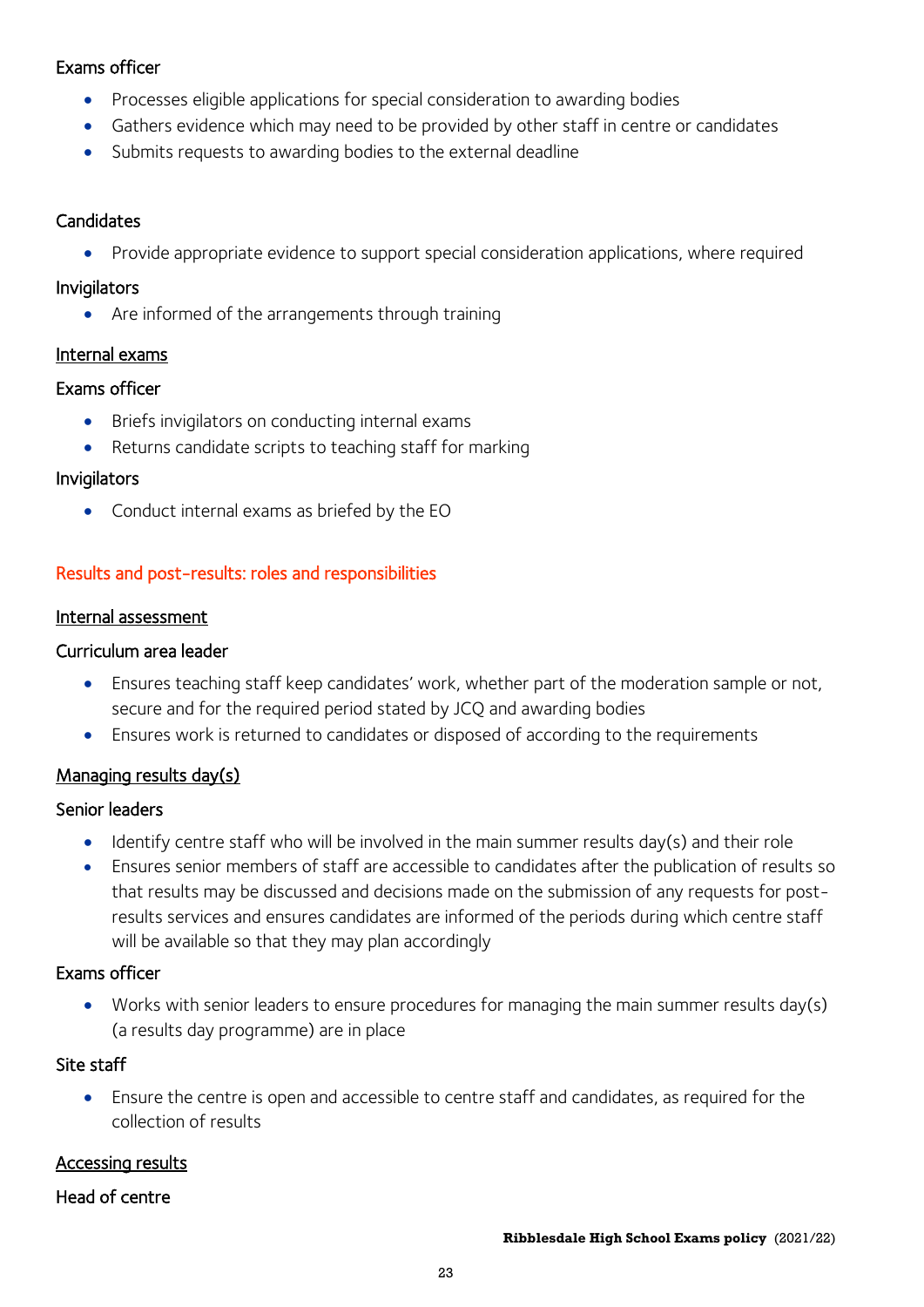- Ensures results are kept entirely confidential and restricted to key members of staff until the official dates and times of release of results to candidates
- Understands that it is not permitted to withhold provisional results from candidates under any circumstances

## Exams officer

- Informs candidates in advance of when and how results will be released to them for each exam series
- Accesses results from awarding bodies under restricted release of results, where this is provided by the awarding body
- Resolves any missing or incomplete results with awarding bodies
- Issues statements of results to candidates on issue of results date
- Provides summaries of results for relevant centre staff on issue of results date

## Post-results services

#### Head of centre

- Ensures an internal appeals procedure is available where candidates disagree with any centre decision not to support a clerical check, a review of marking, a review of moderation or an appeal
- Ensures that senior members of staff are available immediately after the publication of results
- Understands that if the centre has concerns about one of its component/subject cohorts, then requests for reviews of marking should be submitted for all candidates believed to be affected (candidate consent is required as marks and subject grades may be lowered, confirmed or raised)
- Understands that in the event of an awarding body initiating an extended review of marking, candidates' marks and subject grades may be lowered, confirmed or raised

# Exams officer

- Provides information to candidates (including private candidates) and staff on the services provided by awarding bodies and the fees charged
- Publishes internal deadlines for requesting the services to ensure the external deadlines can be effectively met
- Provides a process to record requests for services and collect candidate informed consent (after the publication of results) and fees where relevant
- Submits requests to awarding bodies to meet the external deadline
- Tracks requests to conclusion and informs candidates and relevant centre staff of outcomes
- Updates centre results information, where applicable

#### Teaching staff

- Meet internal deadlines to request the services and gain relevant candidate informed consent
- Identify the budget to which fees should be charged

#### **Candidates**

- Meet internal deadlines to request the services
- Provide informed consent and fees, where relevant